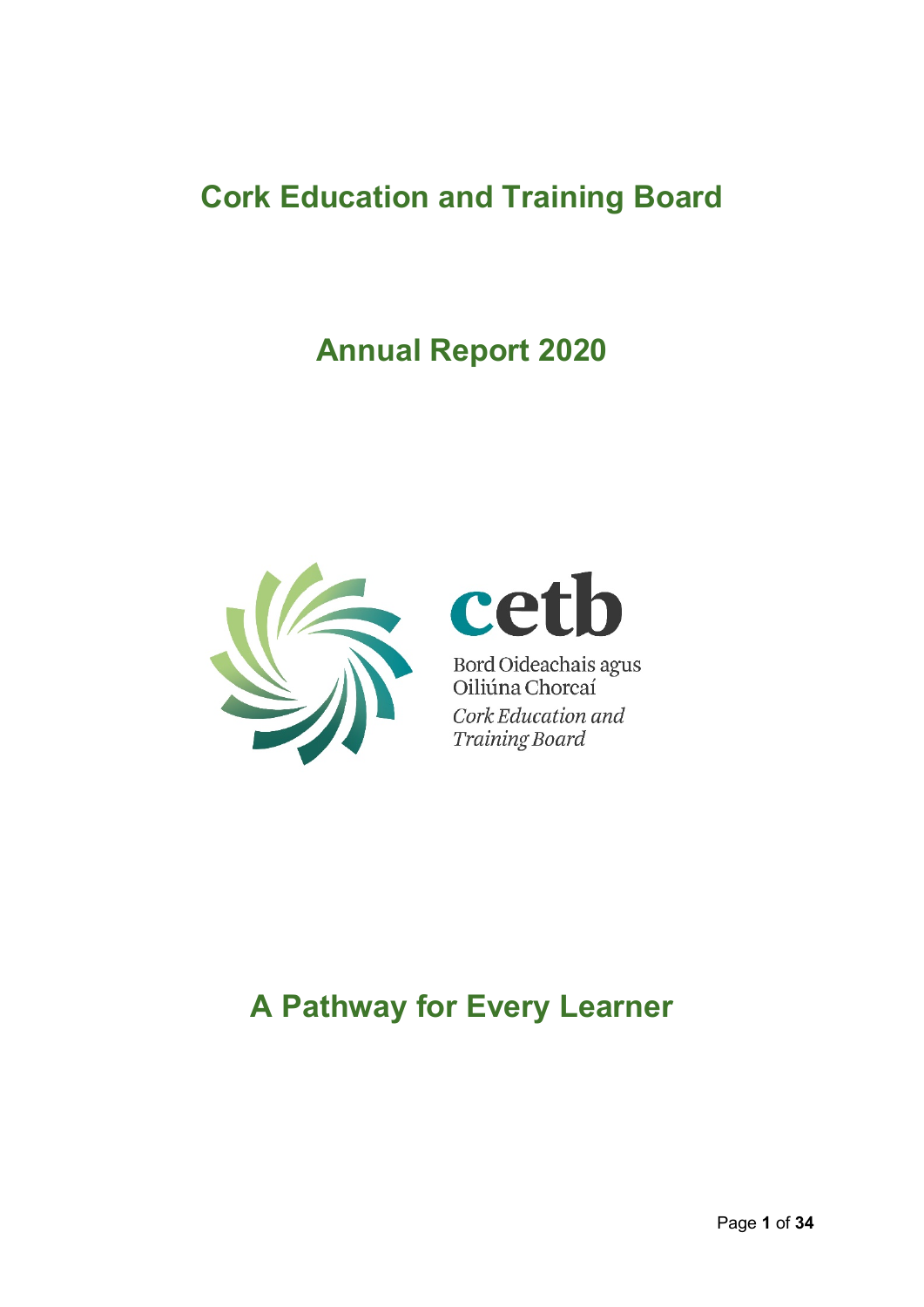# Table of Contents

| 1. Message from the Cathaoirleach of Cork Education and Training Board3 |  |
|-------------------------------------------------------------------------|--|
|                                                                         |  |
|                                                                         |  |
|                                                                         |  |
|                                                                         |  |
|                                                                         |  |
|                                                                         |  |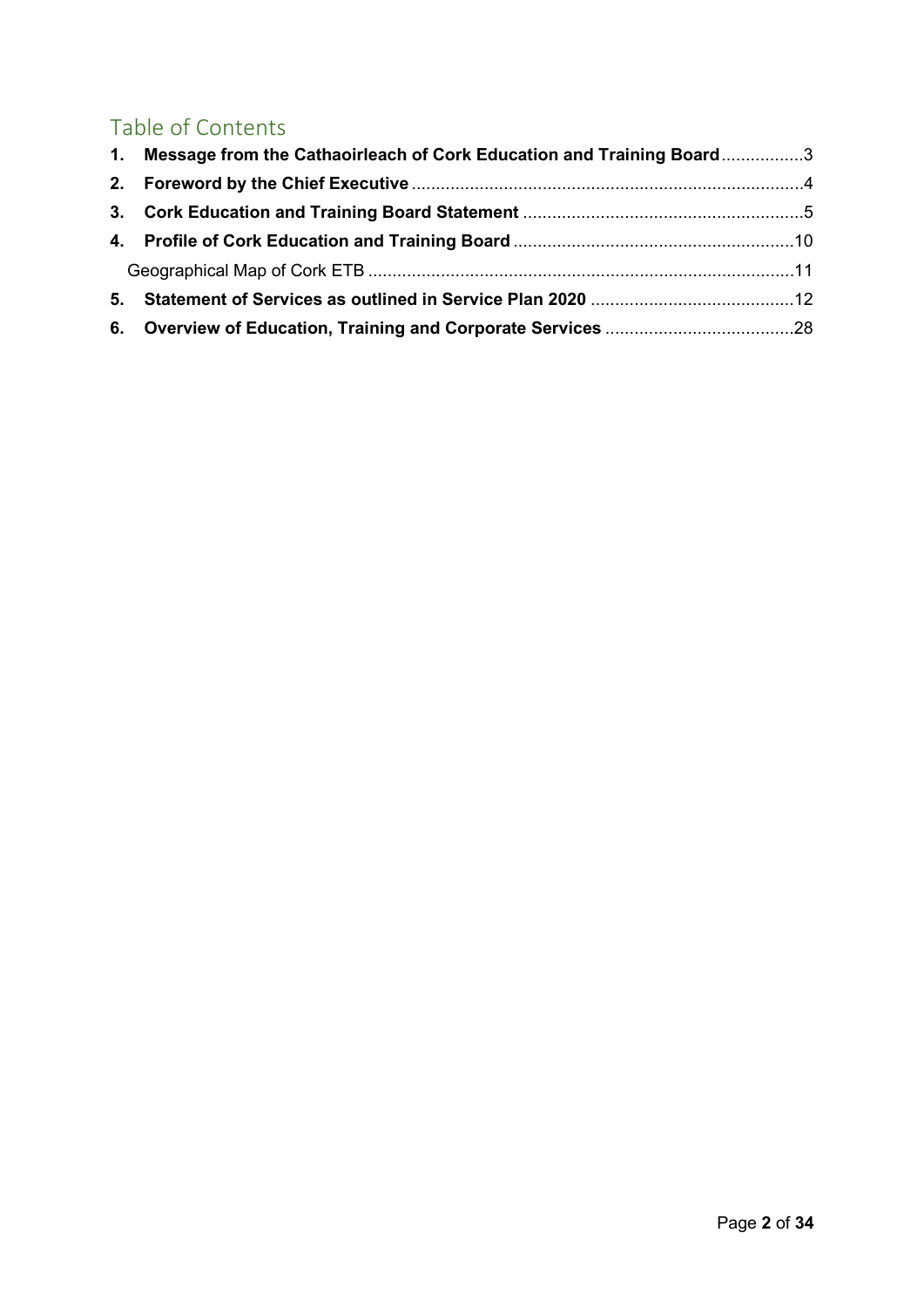# <span id="page-2-0"></span>**1. Message from the Cathaoirleach of Cork Education and Training Board**

As Chairperson of Cork ETB it is with great pride that I present the Cork ETB Annual Report for 2020. Cork ETB as an organisation is well used to change and to evolving its services to ensure the education and training requirements of its learners and the wider community, to provide the necessary knowledge and skills to progress into higher education or the world of work is met.

Looking back, 2020 was a year that was challenging for the provision of education and the requirement for remote working in response to the COVID 19 national crisis. The engagement of staff in local initiatives to support communities and our learners demonstrates the flexibility and adaptability of the organisation to rise to any challenge.

I would like to take this opportunity to thank the Board and Chief Executive for their support during a very challenging 2020. I would also like to express my gratitude to the staff and learners of Cork ETB for their continued hard work, professionalism and dedication in making Cork ETB a provider of choice in Education and Training.

 $\frac{1}{2}$  , and the set of the set of the set of the set of the set of the set of the set of the set of the set of the set of the set of the set of the set of the set of the set of the set of the set of the set of the set Cllr. Patrick Gerard Murphy **Cathaoirleach**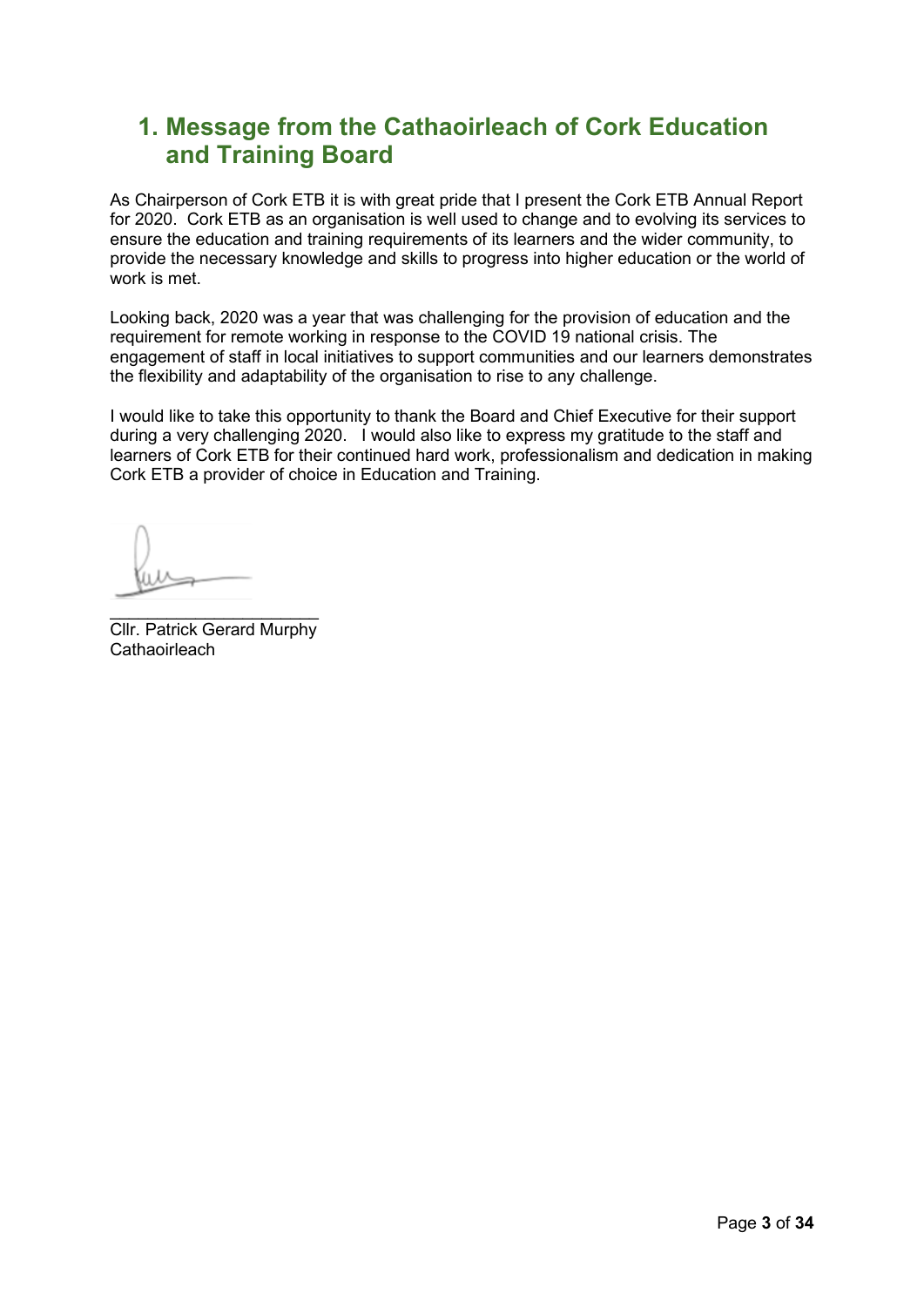# <span id="page-3-0"></span>**2. Foreword by the Chief Executive**

On reflection 2020 was an unprecedented year both on a personal and professional level. The global pandemic of COVID-19 and decisions taken by Government in March of 2020 was a challenge for the organisation and especially for our learners and staff in adapting and changing methods of delivery over a very short time frame. I was impressed by the swiftness with which the organisation moved and the commitment of staff to ensure that the range of services provided by Cork ETB to the people of Cork were maintained.

The outcomes identified in the Annual Report demonstrates the continued progress and growth being made on a year on year basis by reference to our Service Plans. In addition, there are many activities and services that are not detailed in the Report as these are programmes and services that continue to naturally evolve in response to the changing environment, economic and socially in which we operate.

Cork ETB, during 2020, continued to engage and consolidate its role as an education and social partner within the City and County Fora. In response to COVID-19 Cork ETB proactively engaged in local and national initiatives to support our learners and communities during periods of lockdown.

On a personal level, I extremely proud of the professionalism, adaptability, and dedication of staff to the organisation and to its learners. From the response to COVID-19, Cork ETB has demonstrated that it is an adaptive, responsive, pro active organisation that above all ensures delivery of results.

I wish to express my thanks and appreciation to all the staff of Cork Education and Training Board, the Chair and Members of the Board and the members of Boards of Management and Advisory Groups for their hard work and support to ensure that we deliver on our priorities, continue to strive to provide learners with appropriate quality services in support of their lifelong learning journey.

Demin Leaving

 $\overline{\phantom{a}}$  , where  $\overline{\phantom{a}}$ Denis Leamy Chief Executive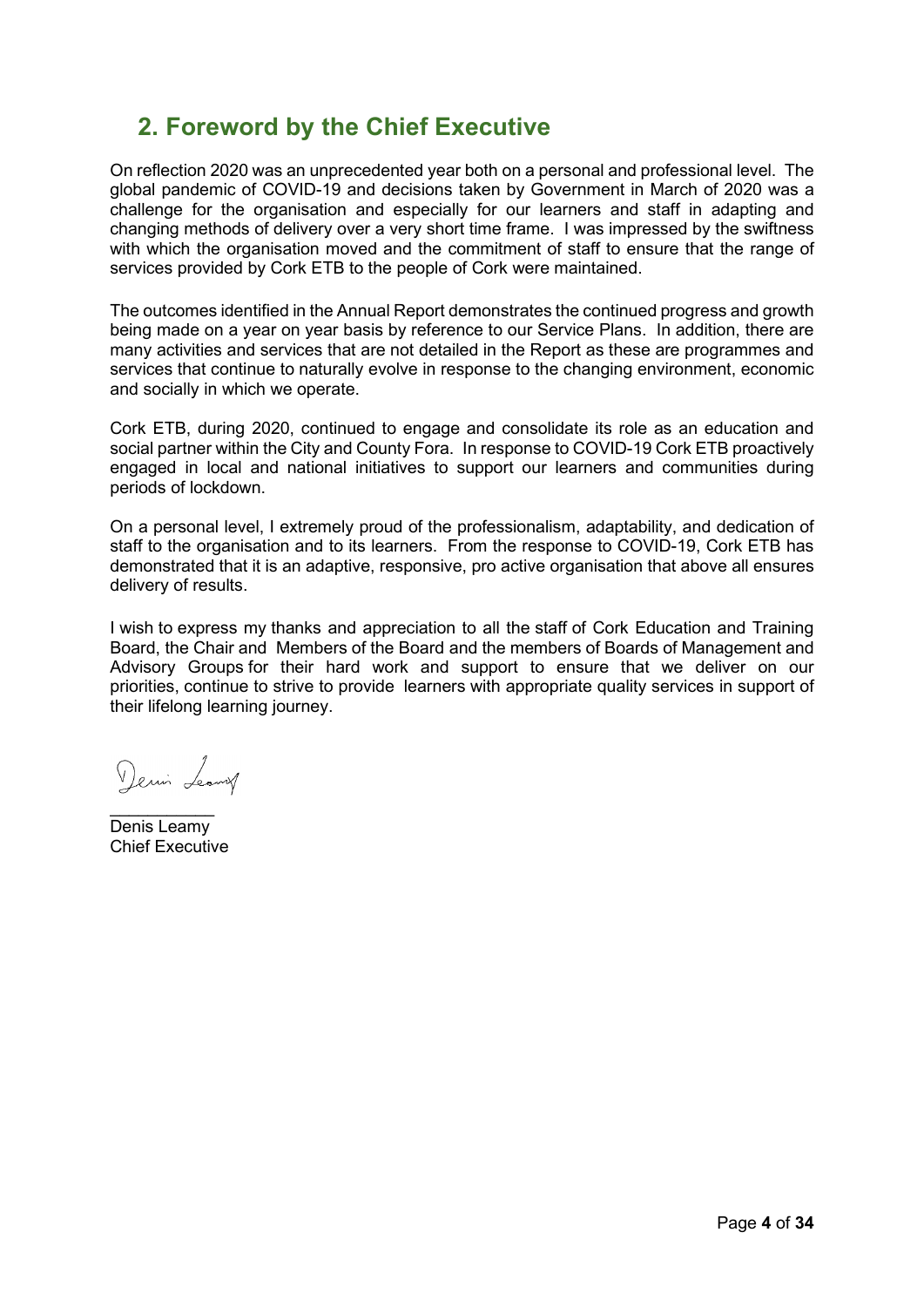# <span id="page-4-0"></span>**3. Cork Education and Training Board Statement**

Cork Education and Training Board was established under the Education and Training Boards Act, 2013 and is responsible and accountable for the proper direction and control of its functions in the Cork City and Cork County Council local authority areas.

Cork Education and Training Board complies with the Code of Practice for Governance of Education and Training Boards, Department of Education and Skills Circular 0002/2019. The purpose of the code is to ensure that the principles of good governance and management are applied by Cork ETB.

#### **Functions of the Board:**

Decisions taken by the Board are reserved functions and are set out in legislation and in Circular 0002/2019 Code of Practice for the Governance of Education and Training Boards, with a full schedule set out in Appendix A of the Code. Decisions not specified in the Code are deemed to be Executive Functions for the Chief Executive. The Board is satisfied that the Chief Executive delegates functions where appropriate and in accordance with the Education and Training Act, 2013.

#### **Responsibilities of the Board:**

The Board is responsible for keeping proper books of account which disclose with reasonable accuracy at any time the financial position of the Board and which enable it to ensure that the Financial Statements comply with section 51 of the Education and Training Boards Act 2013. The Board is also responsible for safeguarding its assets and for taking reasonable steps for the prevention and detection of fraud and other irregularities. The Board considers that the Annual Financial Statements properly present the income and expenditure of the Board and the state of affairs of the Board.

In preparing those accounts, the Board is required to:

- (a) apply the standard accounting policies for the preparation of ETB financial statements
- (b) make judgements and estimates that are reasonable and prudent
- (c) disclose and explain any material departures from the standard accounting policies

During 2020 the Board approved the following documentation;

- Adoption of the Annual Report
- Financial Statements
- Adoption of the Service Plan
- Authorised attendance of members at conferences.
- Approved the acquisition, holding and disposal of land or interest in accordance with DE regulations.
- Ensured accurate records were kept of meetings and decisions.

#### Board Meetings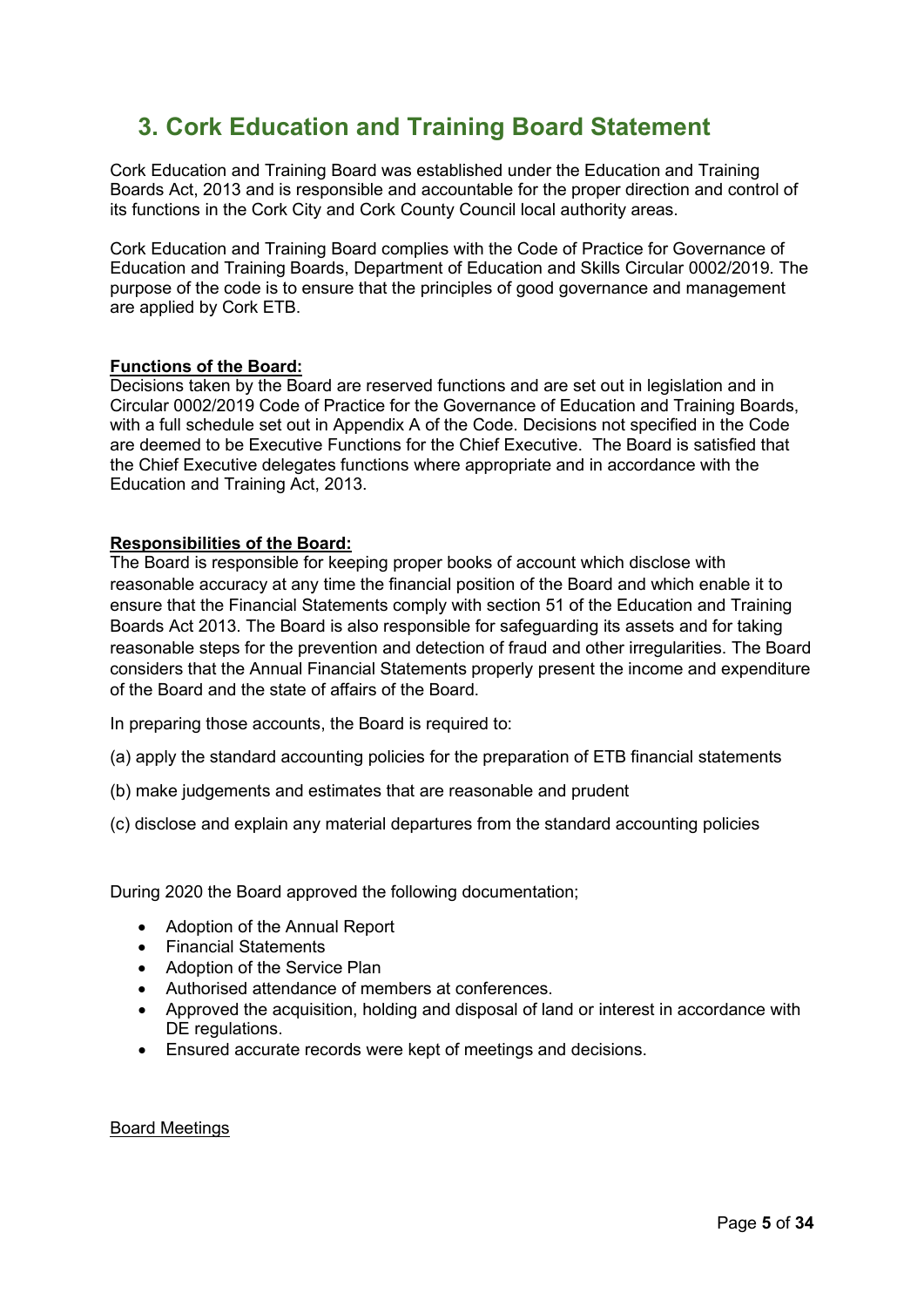During the year the Board met on six occasions, with details of attendance outlined in the table below.

| <b>Board</b>              |                               |         |         |         |         |         |         | No. Of          |
|---------------------------|-------------------------------|---------|---------|---------|---------|---------|---------|-----------------|
| <b>Members</b>            | <b>Nominating</b>             | 27.02.2 | 26.03.2 | 28.05.2 | 25.06.2 | 24.09.2 | 26.11.2 | <b>Meetings</b> |
| <b>Name</b>               | <b>Body</b>                   | 020     | 020     | 020     | 020     | 020     | 020     | attended        |
| Cllr. Karen               | <b>Cork County</b>            |         |         |         |         |         |         |                 |
| Coakley                   | Council                       | Present | Present | Present | Present | Present | Present | 6/6             |
|                           | <b>Cork County</b>            |         |         |         |         |         |         |                 |
| Cllr. Kay                 | Council                       |         |         |         |         |         |         |                 |
| Dawson                    |                               | Present | Apology | Present | Present | Present | Present | 5/6             |
| Cllr. Noel                | <b>Cork County</b><br>Council |         |         |         |         |         |         |                 |
| McCarthy                  |                               | Present | Absent  | Absent  | Absent  | Apology | Absent  | 1/6             |
| Cllr. Patrick             |                               |         |         |         |         |         |         |                 |
| Gerard                    | <b>Cork County</b>            |         |         |         |         |         |         |                 |
| Murphy                    | Council                       |         |         |         |         |         |         |                 |
| (Chair)                   |                               | Present | Present | Present | Present | Apology | Present | 5/6             |
|                           | <b>Cork County</b>            |         |         |         |         |         |         |                 |
| Cllr. Gobnait             | Council                       |         |         |         |         |         |         |                 |
| Moynihan                  |                               | Present | Present | Present | Present | Present | Present | 6/6             |
| Cllr. Martin              | <b>Cork County</b><br>Council |         |         |         |         |         |         |                 |
| Coughlan                  |                               | Apology | Apology | Absent  | Apology | Absent  | Absent  | 0/6             |
|                           | <b>Cork County</b>            |         |         |         |         |         |         |                 |
| Cllr. James               | Council                       |         |         |         |         |         |         |                 |
| Kennedy                   |                               | Present | Present | Present | Present | Apology | Present | 5/6             |
| Cllr. Ben                 | Cork County                   |         |         |         |         |         |         |                 |
| Dalton                    | Council                       |         |         |         |         |         |         |                 |
| O'Sullivan                |                               | Apology | Absent  | Absent  | Absent  | Absent  | Absent  | 0/6             |
| Cllr. Sean                | Cork City                     |         |         |         |         |         |         |                 |
| Martin                    | Council                       | Absent  | Absent  | Absent  | Absent  | Absent  | Present | 1/6             |
| Cllr. Mary<br>Rose        | Cork City<br>Council          |         |         |         |         |         |         |                 |
| Desmond                   |                               | Present | Present | Present | Present | Present | Present | 6/6             |
|                           | Cork City                     |         |         |         |         |         |         |                 |
| Cllr. Derry               | Council                       |         |         |         |         |         |         |                 |
| Canty                     |                               | Apology | Apology | Apology | Absent  | Absent  | Apology | 0/6             |
|                           | Cork City                     |         |         |         |         |         |         |                 |
| Cllr. Colette             | Council                       |         |         |         |         |         |         |                 |
| Finn                      |                               | Present | Present | Present | Present | Apology | Present | 5/6             |
| Ms. Maura                 | <b>Staff</b>                  |         |         |         |         |         |         |                 |
| Fitzgibbon<br>Mr. Patrick | Nominee<br>Staff              | Apology | Apology | Apology | Apology | Apology | Present | 1/6             |
| O'Dwyer                   | Nominee                       | Present | Present | Present | Present | Present | Present | 6/6             |
| Mrs. Maria                |                               |         |         |         |         |         |         |                 |
| McGrath                   | <b>NPAETB</b>                 | Present | Present | Present | Present | Present | Present | 6/6             |
| Mr. Rob                   |                               |         |         |         |         |         |         |                 |
| Bateman                   | <b>NPAETB</b>                 | Present | Present | Present | Present | Present | Present | 6/6             |
| Mrs. Mary                 |                               |         |         |         |         |         |         |                 |
| Hegarty                   | ACCS/JMB/                     |         |         |         |         |         |         |                 |
| (Vice-Chair)              | <b>NAPD</b>                   | Present | Present | Present | Present | Present | Present | 6/6             |
| Mr. Denis                 | Chambers                      |         |         |         |         |         |         |                 |
| Kirby                     | Ireland                       | Present | Present | Present | Present | Apology | Present | 5/6             |
| Mr. Liam                  | Down<br>syndrome              |         |         |         |         |         |         |                 |
| Ahern                     | Ireland                       | Present | Present | Present | Present | Present | Present | 6/6             |
|                           | National                      |         |         |         |         |         |         |                 |
|                           | Youth                         |         |         |         |         |         |         |                 |
| Mr. Declan                | Council of                    |         |         |         |         |         |         |                 |
| O'Leary                   | Ireland                       | Present | Present | Present | Present | Absent  | Present | 5/6             |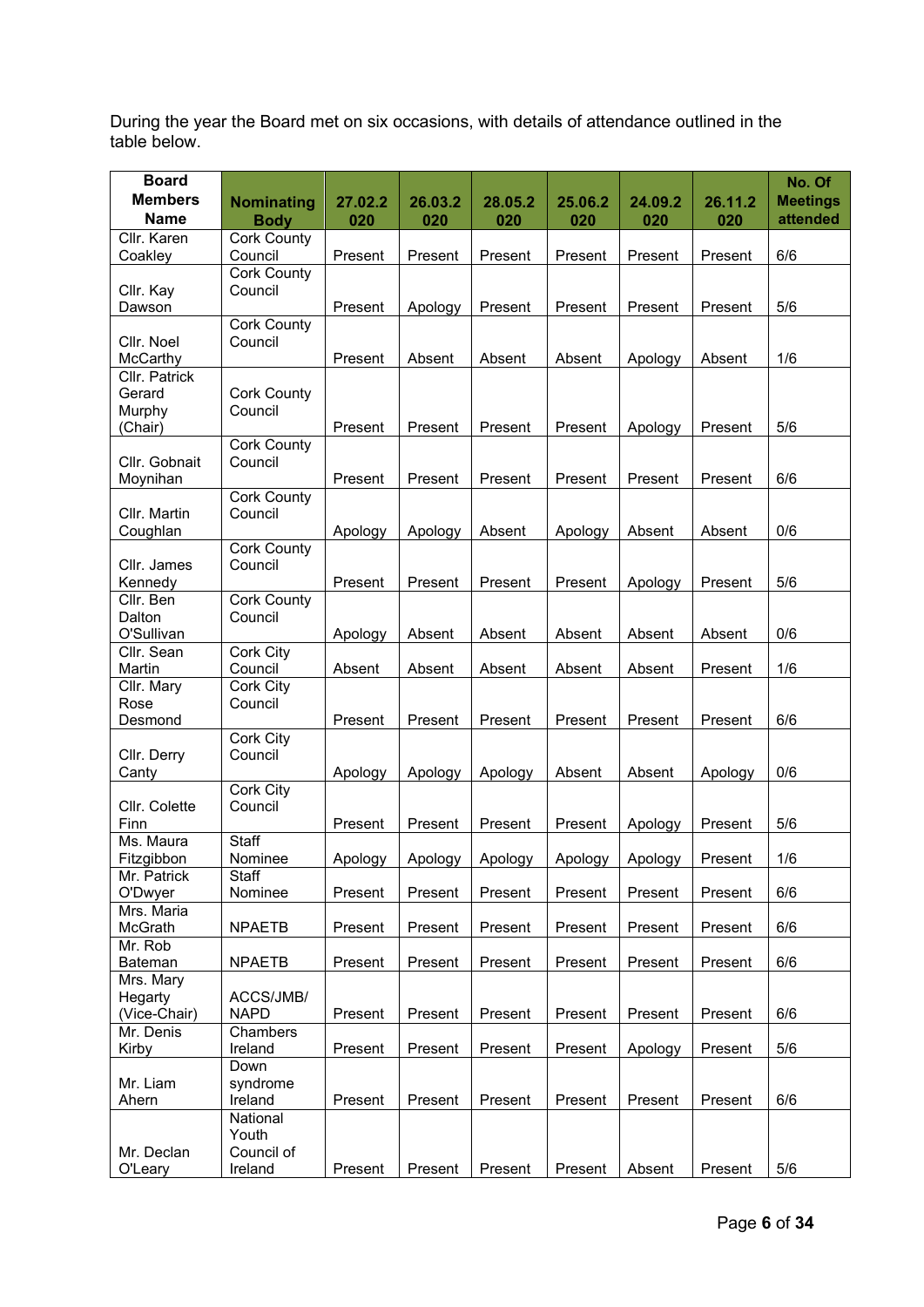| Ms<br>Anr   |         |         |         |         |         |         |     |
|-------------|---------|---------|---------|---------|---------|---------|-----|
| --<br>Pianc | ≀resent | Jrocont | Present | Jr∆c∆nt | Jrocont | -resent | 6/6 |

#### Finance Committee Meetings

During the year the Finance Committee met on four occasions, with details of attendance outlined in the table below.

| Register of Attendance & Frequency of Meetings of the Finance Committee |                                                                                                  |            |            |            |            |                                              |  |
|-------------------------------------------------------------------------|--------------------------------------------------------------------------------------------------|------------|------------|------------|------------|----------------------------------------------|--|
| <b>Committee</b><br><b>Members</b><br><b>Name</b>                       | <b>Specify if</b><br>they are<br>an<br><b>Internal</b><br>or<br><b>External</b><br><b>Member</b> | 24.02.2020 | 18.06.2020 | 22.09.2020 | 01.12.2020 | No. of<br><b>Meetings</b><br><b>Attended</b> |  |
| Mr. Jamie<br>O'Leary<br>(Chair)                                         | External                                                                                         | Present    | Present    | Present    | Present    | 4/4                                          |  |
| Ms. Mary<br>Hegarty                                                     | Internal                                                                                         | Present    | Apology    | Present    | Present    | 3/4                                          |  |
| Cllr. Kay<br>Dawson                                                     | Internal                                                                                         | Apology    | Present    | Present    | Present    | 3/4                                          |  |
| Mr. Desmond<br>Daly                                                     | External                                                                                         | Present    | Present    | Present    | Present    | 4/4                                          |  |
| Mr. Sean<br>O'Sullivan                                                  | External                                                                                         | Apology    | Present    | Apology    | Present    | 2/4                                          |  |
| Mr. Kieran<br>Hannon                                                    | External                                                                                         | Present    | Present    | Present    | Present    | 4/4                                          |  |

### Audit and Risk Committee Meetings

During the year the Audit and Risk Committee met on five occasions, with details of attendance outlined in the table below.

| Register of Attendance & Frequency of Meetings of the Audit & Risk Committee |                                                                                                  |                |                |                |                |                |                                              |
|------------------------------------------------------------------------------|--------------------------------------------------------------------------------------------------|----------------|----------------|----------------|----------------|----------------|----------------------------------------------|
| <b>Committee</b><br><b>Members</b><br><b>Name</b>                            | <b>Specify if</b><br>they are<br>an<br><b>Internal</b><br>or<br><b>External</b><br><b>Member</b> | 18.02.202<br>0 | 02.03.202<br>0 | 20.10.202<br>0 | 17.11.202<br>0 | 10.12.202<br>0 | No. of<br><b>Meetings</b><br><b>Attended</b> |
| Mr. Tim<br>Healy (Chair)                                                     | External                                                                                         | Present        | Present        | Present        | Present        | Present        | 5/5                                          |
| Mr. Denis<br>Kirby                                                           | Internal                                                                                         | Present        | Present        | Present        | Present        | Present        | 5/5                                          |
| Mr. Tom<br>Rigney                                                            | External                                                                                         | Present        | Present        | Present        | Present        | Present        | 5/5                                          |
| Mr. Declan<br>O'Leary                                                        | Internal                                                                                         | Apology        | Present        | Present        | Present        | Present        | 4/5                                          |
| Mr. Jamie<br>O'Leary                                                         | External                                                                                         | Present        | Present        | Present        | Present        | Present        | 5/5                                          |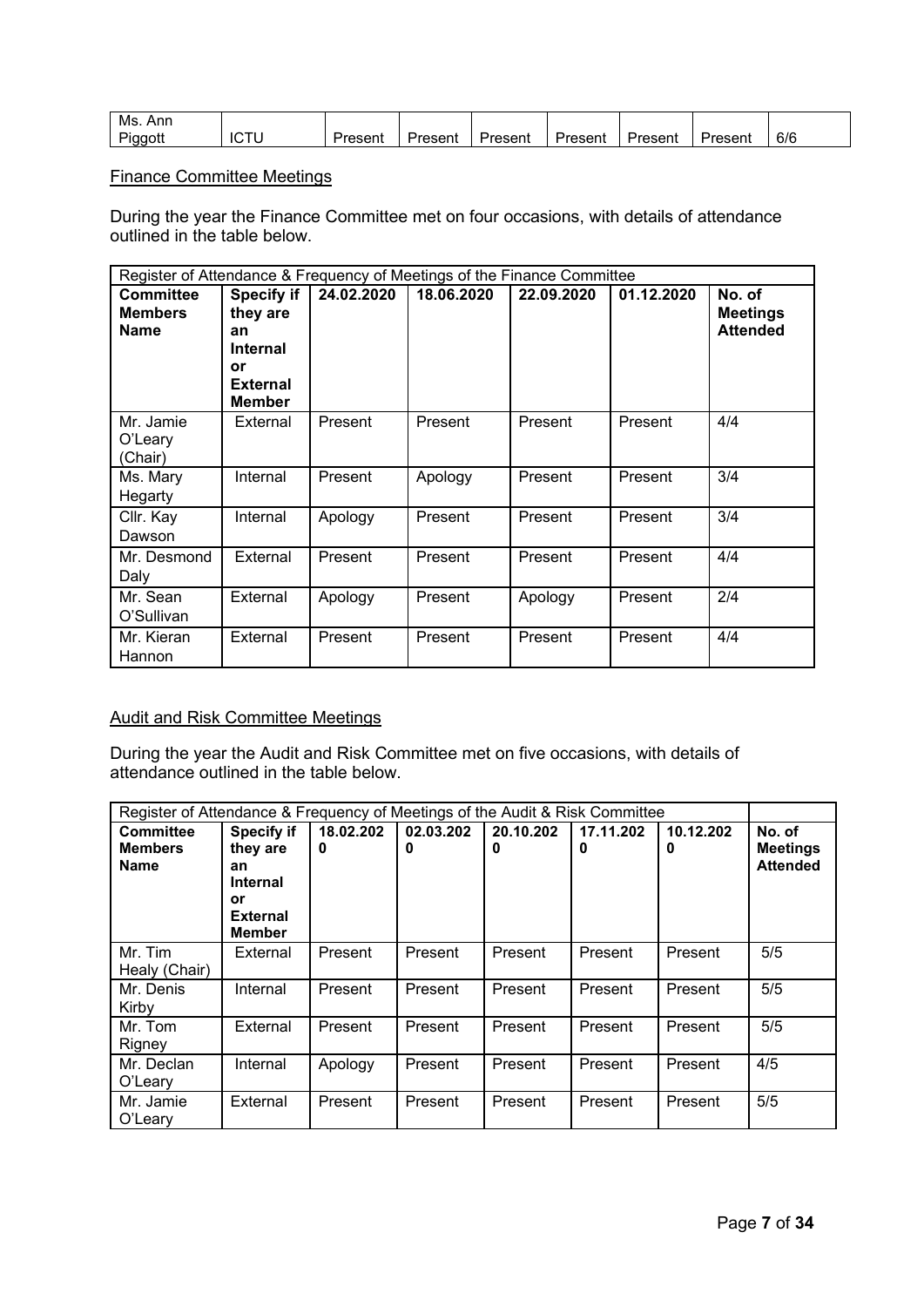#### **Risk Management:**

The Board maintains active oversight of risk management and confirms that it has carried out an assessment of the principal risks, associated mitigation measures and reviewed the effectiveness of these measures in 2020. The Board manages risk for the organisation through a structured risk management programme. The Board is assisted in its risk management function by the Audit and Risk Committee. The Board also relies on the Internal Audit Unit (IAU) and its reports, on the C&AG annual audit and any external Audit such as an ESF audit and or Revenue Audit. In addition, there is a review of Internal Controls performed on an annual basis.

Risk Management is a standing item at all Board meetings and consideration includes:

- Risk reports from senior management including the Chief Risk Officer (CRO)
- Reports of the Audit and Risk Committee
- Changes in risk ratings
- Audit Register

Details of the principal risks and associated mitigation measures or strategies have been included in the SIC as part of the audited financial statements which will be published within one month of receipt from the Office of the Comptroller and Auditor General and as an appendix to the Chairpersons Comprehensive Report

#### **System of internal controls:**

The Board confirms that there has been a review of the effectiveness of the system of internal control and that the Statement of Internal Control, which is subject to change until the external audit is completed, has been included in the Annual Financial Statements (AFS) for the year ended the 31st of December <insert year> which will be published within one month of receipt from the Office of the Comptroller and Auditor General and as an appendix to the Chairpersons Comprehensive Report that has been submitted to the Minister

#### **Procurement Policy and Procedures:**

The Board confirms that the organisation is adhering to the relevant aspects of the Public Spending Code and the development and implementation of the Corporate Procurement Plan.

#### **Taxation:**

The Board confirms that the ETB has complied with its obligations under tax law.

#### **Financial Statements 2020**

The Annual Financial Statement for the year ended on 31<sup>st</sup> December 2020 is subject to audit by the Office of the Comptroller and Auditor General (C&AG) at the time of publication of the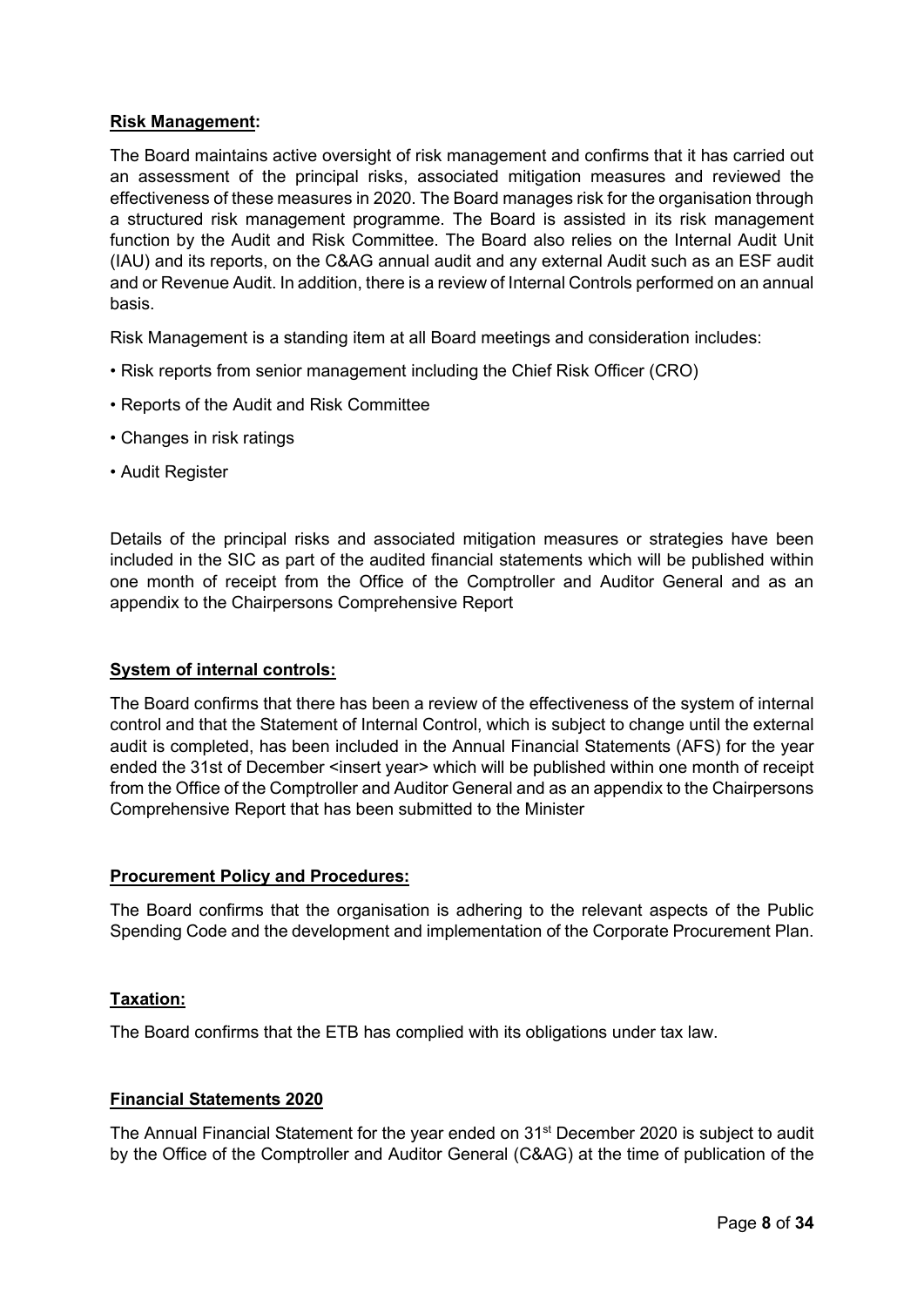Annual Report 2020. The ETB will publish the audited financial statements within one month of receipt of the C&AG.

Financial data in relation to the following are included in the Annual Financial Statement:

- Details of non-salary related fees paid in respect of Board Members analysed by category of fees
- Aggregate details of compensation of key management analysed by the following categories including management compensation in total;
	- o Salaries and short term employee benefits
	- o Post-employment benefits
	- o Termination benefits
- Key management compensation if any;
- Details of the number of employees whose total employee benefits (excluding employer pension cost) for the reporting period fell between €0 and €59,999 and within each pay band of €10,000 and €60,000 upwards and an overall figure for total employer pension contributions.

Signed: Date: 27<sup>th</sup> May 2021

Cllr. Patrick Gerard Murphy

Chairman, Cork Education and Training Board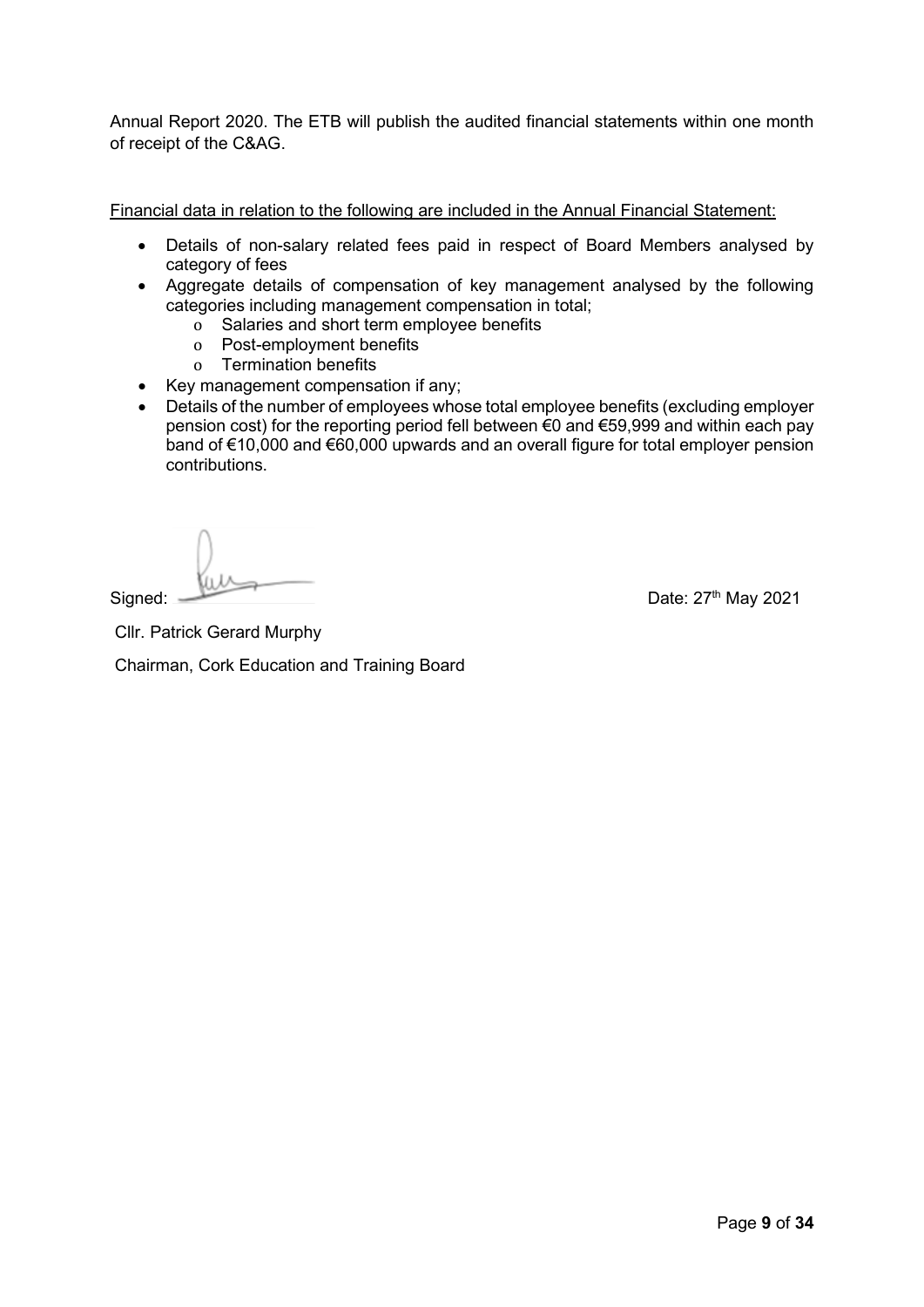# <span id="page-9-0"></span>**4. Profile of Cork Education and Training Board**

Cork Education and Training Board (hereinafter referred to as Cork ETB) was established under the Education and Training Boards Act, 2013 and is responsible and accountable for the proper direction and control of its functions in the Cork City and Cork County Councils' local authority areas.

Cork ETB is the only statutory body in Cork with the responsibility to provide education and training across a broad range of services. The services provided bring challenges to the organisation when combined with the number of learners and the diversity of what the expectations of learners are. The number of learners and participants engaged in Cork ETB education, training and activities are:

| <b>Primary Students</b>                 | 395            |
|-----------------------------------------|----------------|
| <b>Post Primary Students</b>            | 12269          |
| <b>Further Education (PLC) Students</b> | 3056           |
| <b>Apprenticeship Training</b>          | 252            |
| <b>Community Training Centres</b>       | 67             |
| <b>Local Training Initiatives</b>       | 224            |
| <b>Specialist Training Providers</b>    | 156            |
| <b>Specific Skills Training</b>         | 447            |
| <b>Traineeship Training</b>             | 144            |
| Youthreach                              | 587            |
| <b>Adult Literacy Groups</b>            | 2294           |
| <b>BTEI Groups</b>                      | 838            |
| <b>ESOL</b>                             | 776            |
| <b>Evening Training</b>                 | 996            |
| <b>ITABE</b>                            | 186            |
| <b>Skills for Work</b>                  | 165            |
| <b>Skills for Advance</b>               | 151            |
| <b>Community Education</b>              | 1665           |
| <b>Voluntary Literacy Tuition</b>       | 11             |
| Recognition of Prior Learning           | $\overline{0}$ |
| <b>Other Funding</b>                    | 102            |
| <b>Blended Training</b>                 | 1010           |
| <b>TOTAL</b>                            | 25791          |

**Source of Data:** All data has been sourced from PLSS System with the exception of the Primary, Post Primary and Further Education Students which is sourced from returns to the DES. The reference year for all data is 2020.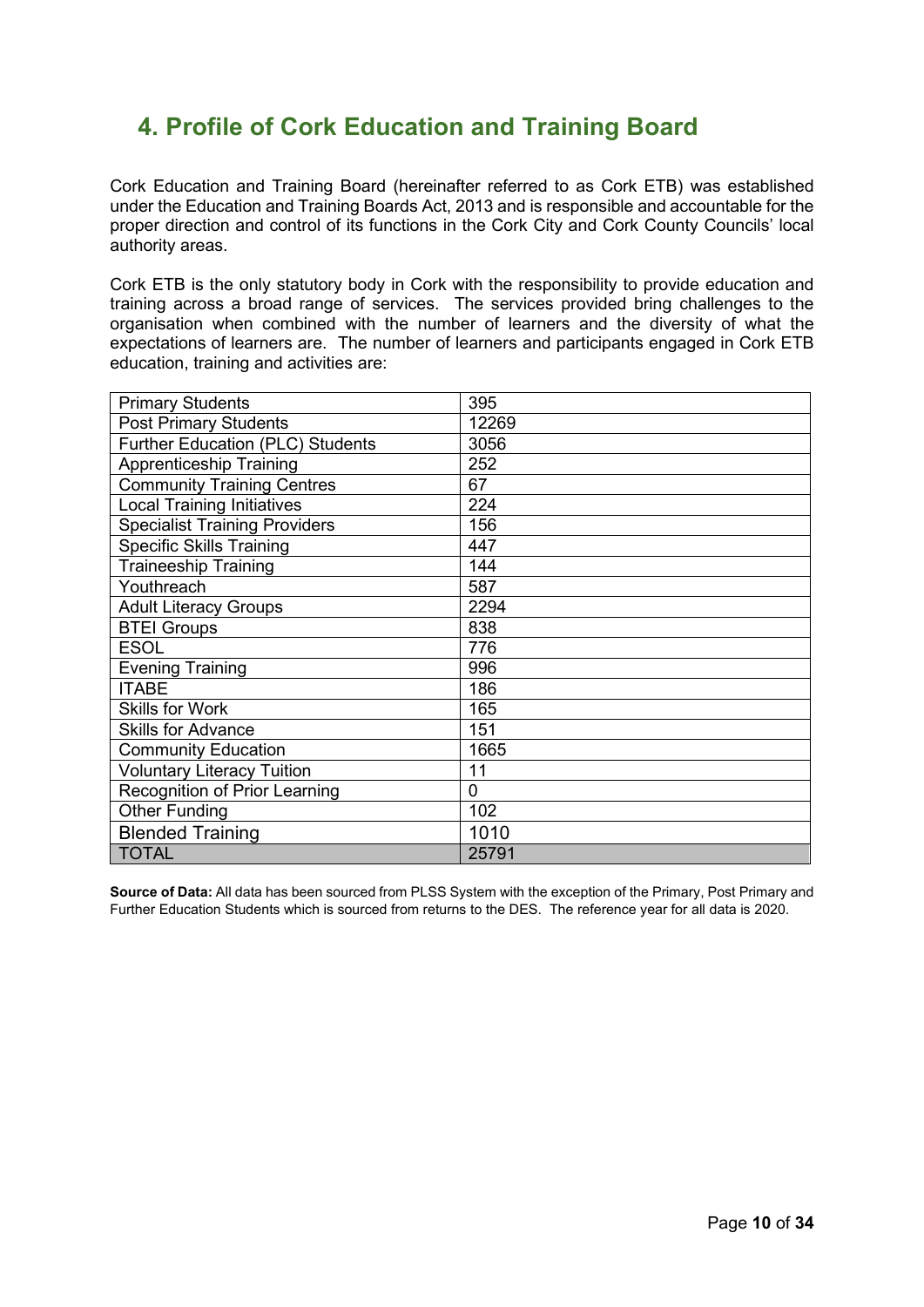# <span id="page-10-0"></span>Geographical Map of Cork ETB

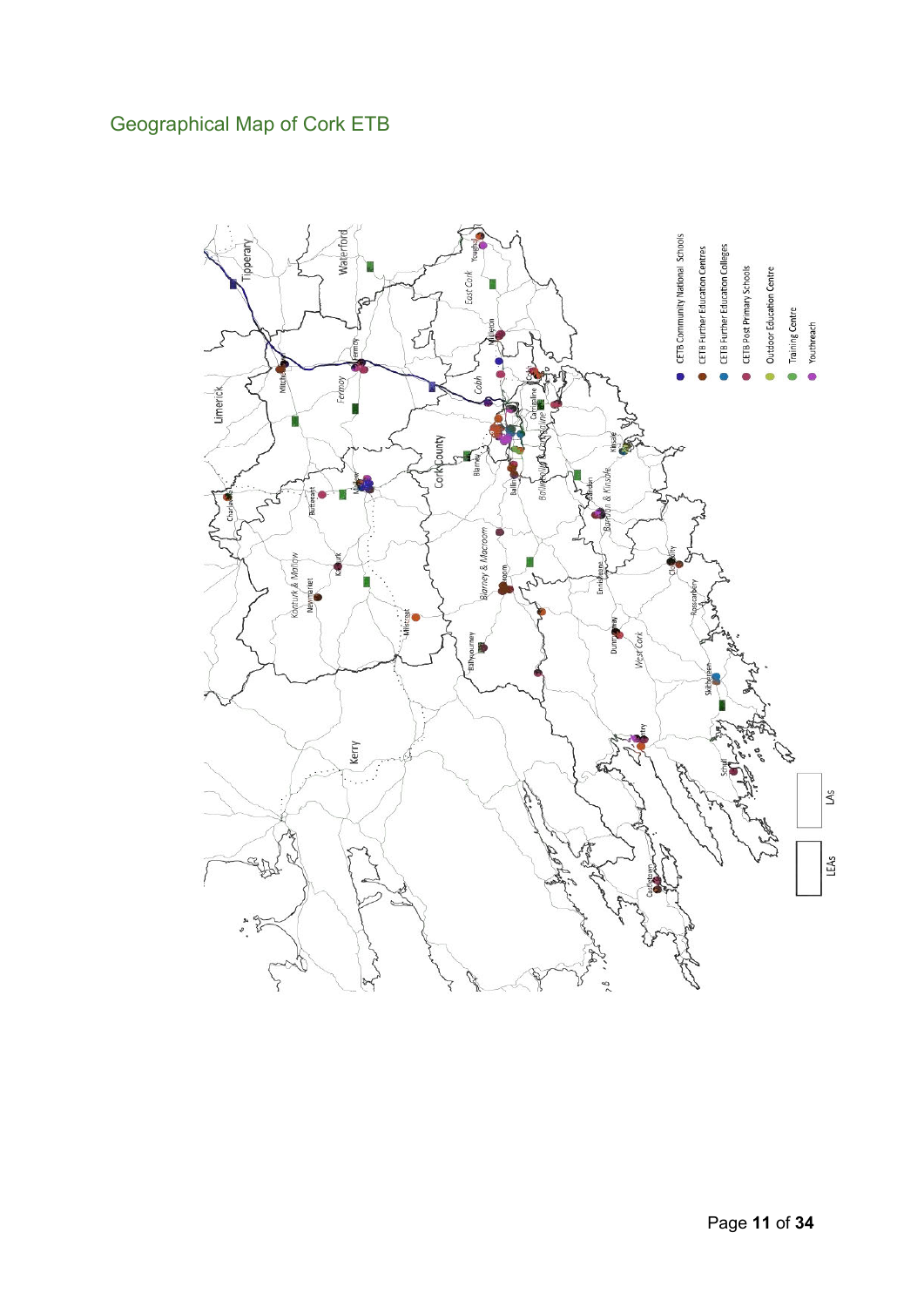# <span id="page-11-0"></span>**5. Statement of Services as outlined in Service Plan 2020**

Cork ETB promotes all aspects of the United Nations Sustainable Development Goals with particular focus on Goal 4, the provision of quality education and the promotion of lifelong learning for all, and will carry out a number of initiatives, in collaboration with other educational institutions and local authorities in Cork to raise the profile of lifelong learning and Cork as a City and County of Learning.

Cork ETB though its engagement with the DES will ensure the delivery of a broad based curriculum to ensure our students progress from Primary and Post Primary with a high quality, well grounded value based education which is based on the value of equal opportunity for every child.

Cork ETB continues to actively collaborate with SOLAS in the development of strategic goals to promote Further Education and Training as the vehicle for development and upskilling, through the provision of specialised courses, traineeships, apprenticeships, literacy, community based education, by which people of any age or background can progress to higher education or within the world of work.

The impact of COVID-19 while challenging did require large scale movement of all teaching, learning and administration to online and/or remote delivery. Cork ETB maintained a business as usual approach with a focus on ensuring all learners / students completed their education and training examinations / assessments. This approach also was replicated in the administration function with a focus on maintaining operation integrity and completion of specific projects identified for 2020.

As the statutory body with responsibility for the promotion and delivery of quality education and training in Cork, active participation on various boards ensures Cork ETB continues to contribute and grow positively to the development of Cork as a City and County of Learning with a strong economic and societal future ahead. This is further enhanced through active collaboration with many entities such as CIT (established as Munster Technological University on 1 January 2021), UCC, Cork City Council, Cork County Council, Cork Chamber, Partnerships Boards, Local Community Development Committees, UNESCO, OECD Local Employment and Economic Development Forum.

Under the terms of the Performance Delivery Agreement between the Department of Education & Skills and Cork ETB, the following goals and priorities were identified for 2020. The specific actions for the achievement of these priorities, together with the associated performance indicators and targets to be delivered are as follows;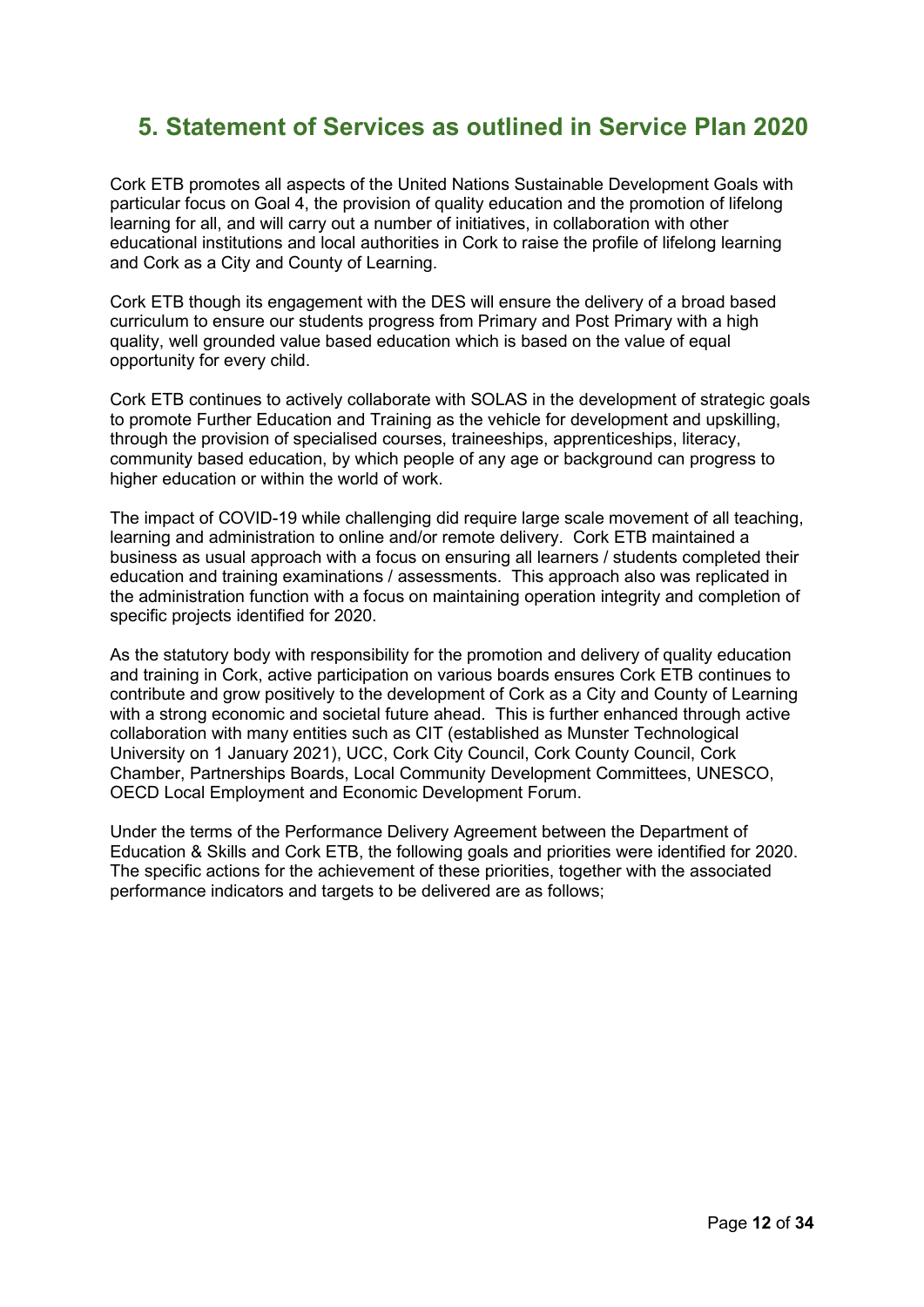| Goal                                      | Priority                                                                                                      | <b>Action</b>                                                                                                                                                                                                                                                                                                                                                               | <b>Performance</b>                            | <b>Target/Outcome</b>                                                                                                                                                                                                                                                                                                                                                                            |
|-------------------------------------------|---------------------------------------------------------------------------------------------------------------|-----------------------------------------------------------------------------------------------------------------------------------------------------------------------------------------------------------------------------------------------------------------------------------------------------------------------------------------------------------------------------|-----------------------------------------------|--------------------------------------------------------------------------------------------------------------------------------------------------------------------------------------------------------------------------------------------------------------------------------------------------------------------------------------------------------------------------------------------------|
|                                           |                                                                                                               |                                                                                                                                                                                                                                                                                                                                                                             | Indicator                                     |                                                                                                                                                                                                                                                                                                                                                                                                  |
| Optimise<br>Student/Learner<br>Experience | Provide a positive learning<br>experience for all learners,<br>including learners from<br>marginalised groups | Cork ETB focuses on the develop<br>of quality teaching and learning as<br>a core activity.<br>We will utilise national and<br>international research to identify<br>and engage in best practice in<br>building strong communities of<br>learning and engage with national<br>and international projects and<br>initiatives to contribute positively to<br>such communities. | Subject Inspections<br><b>WSE MLL Reports</b> | Subject and WSE<br>inspections were suspended<br>lin 2020 due to Covid 19.<br>All Cork ETB schools<br>inspected under the DES<br>Inspectorate's "Supporting<br>the Safe Provision of<br>Schooling" were deemed to<br>have followed all procedures<br>and were safe.<br>Cork ETB took part in the<br>"Evaluation of Remote<br>Teaching and Learning,<br>(EORTL)" DES Inspectorate<br>pilot study. |
|                                           | Provide a broad-                                                                                              | Cork ETB provides a broad-                                                                                                                                                                                                                                                                                                                                                  | Ongoing work                                  | Cork ETB supported                                                                                                                                                                                                                                                                                                                                                                               |
|                                           | based curriculum                                                                                              | based curriculum across all areas<br>of provision based on the needs of<br>our students and learners. In<br>addition to the set curricular<br>provisions of DES and SOLAS Cork<br><b>ETB</b> proactively engages with QQI,<br>SOLAS and employers for the<br>development of new sector driven<br>programmes                                                                 |                                               | schools in maximising<br>curricular provision within<br>available resources.<br>The emphasis for 2020 was<br>in ensuring that schools<br>delivered the full range of<br>the curriculum during the<br>pandemic.                                                                                                                                                                                   |
|                                           | <b>Implement Quality Assurance</b>                                                                            | Cork ETB will continue to ensure                                                                                                                                                                                                                                                                                                                                            | Ongoing work                                  | During 2020 in response to                                                                                                                                                                                                                                                                                                                                                                       |
|                                           | systems                                                                                                       | robust Quality assurance systems                                                                                                                                                                                                                                                                                                                                            |                                               | COVID-19 Cork ETB Quality                                                                                                                                                                                                                                                                                                                                                                        |
|                                           |                                                                                                               | through the continuation of the                                                                                                                                                                                                                                                                                                                                             |                                               | Assurance Office provided                                                                                                                                                                                                                                                                                                                                                                        |
|                                           |                                                                                                               | staffing resources assigned to<br>manage this area                                                                                                                                                                                                                                                                                                                          |                                               | ongoing support and<br>quidance to all areas to                                                                                                                                                                                                                                                                                                                                                  |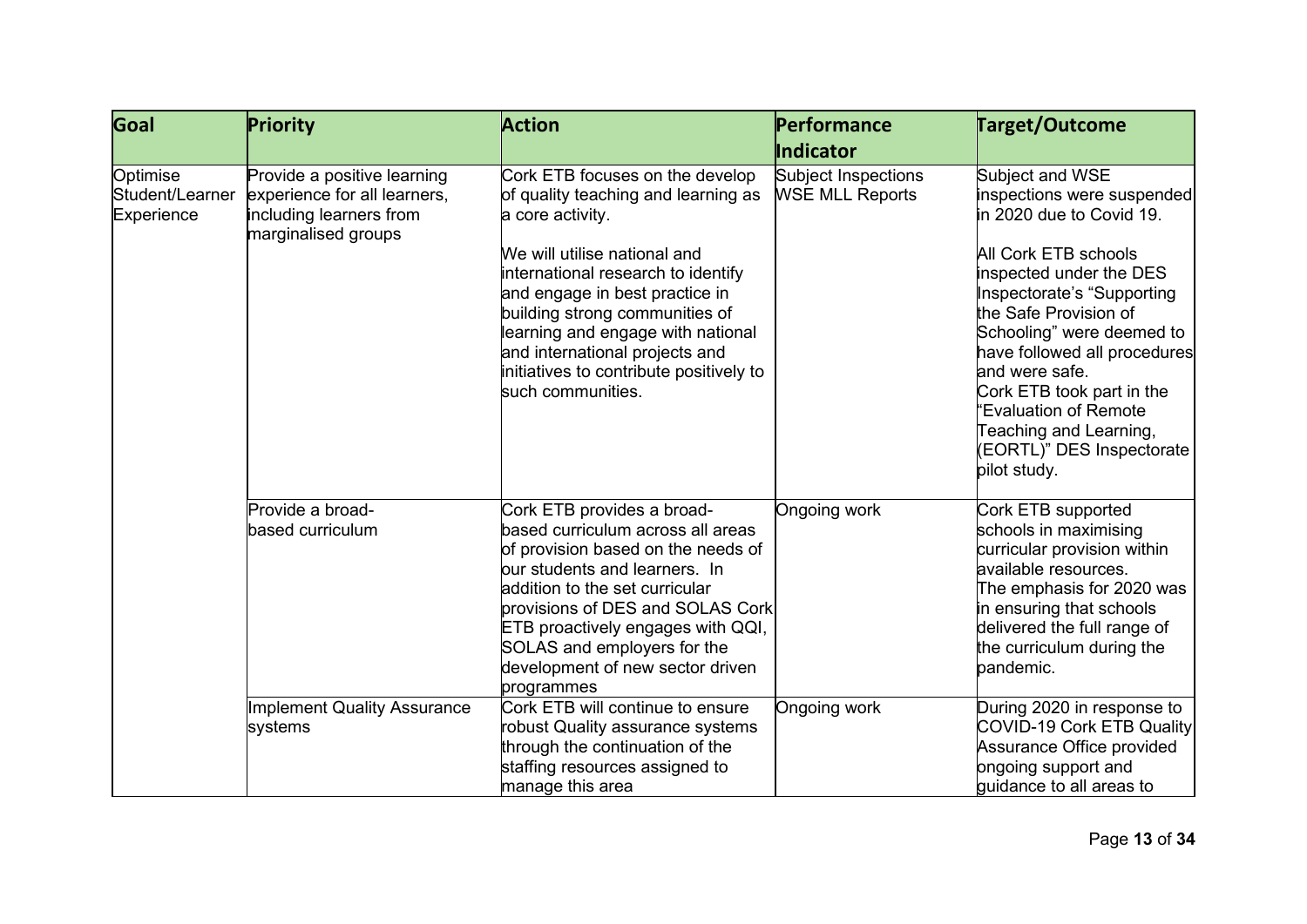|                                                                                                          |                                                                                                                                                                                                                                                                                                                                                      |                                                                                                                         | ensure the integrity of our<br>quality assurance systems<br>were maintained                                                                                                                                                                                                                                                                                                                                                           |
|----------------------------------------------------------------------------------------------------------|------------------------------------------------------------------------------------------------------------------------------------------------------------------------------------------------------------------------------------------------------------------------------------------------------------------------------------------------------|-------------------------------------------------------------------------------------------------------------------------|---------------------------------------------------------------------------------------------------------------------------------------------------------------------------------------------------------------------------------------------------------------------------------------------------------------------------------------------------------------------------------------------------------------------------------------|
| Support students/learners at risk<br>of educational disadvantage in<br>line with current national policy | Cork ETB implements a variety of<br>programmes and provides supports WSE MLL Reports<br>to students through a range of<br>services such as School<br>Completion Programme, Home<br>School Community Liaison persons, Teaching Allocation<br><b>DEIS</b> initiatives and resource<br>teaching and will continue to<br>engage proactively in this area | Subject Inspections<br><b>DEIS Planning</b><br><b>SCP Retention Reports</b><br>Utilisation of Resource                  | Throughout 2020 and the<br>Covid 19 crisis, significant IT<br>supports were made<br>available to disadvantaged<br>learners, including the<br>provision of laptops to allow<br>learners continue to engage<br>with online delivery during<br>ockdowns. In addition to<br>providing digital devices,<br>schools provided support to<br>students experiencing<br>connectivity issues or who<br>needed upskilling in digital<br>learning. |
| Provide guidance and<br>counselling services                                                             | Cork ETB reviews its guidance<br>provision annually to ensure that<br>the required services are in place                                                                                                                                                                                                                                             | Utilisation of Guidance<br><b>Teaching Allocation</b><br><b>WSE MLL Reports</b><br>Subject Inspection<br><b>Reports</b> | Ongoing work<br>All Schools were staffed<br>with Guidance services in<br>accordance with its<br>Teaching Allocation.<br>Schools/Colleges<br>implemented strategies<br>aimed at supporting<br>individual learners who<br>struggled to engage with<br>online learning and/ or who<br>needed additional<br>emotional/psychological<br>support.                                                                                           |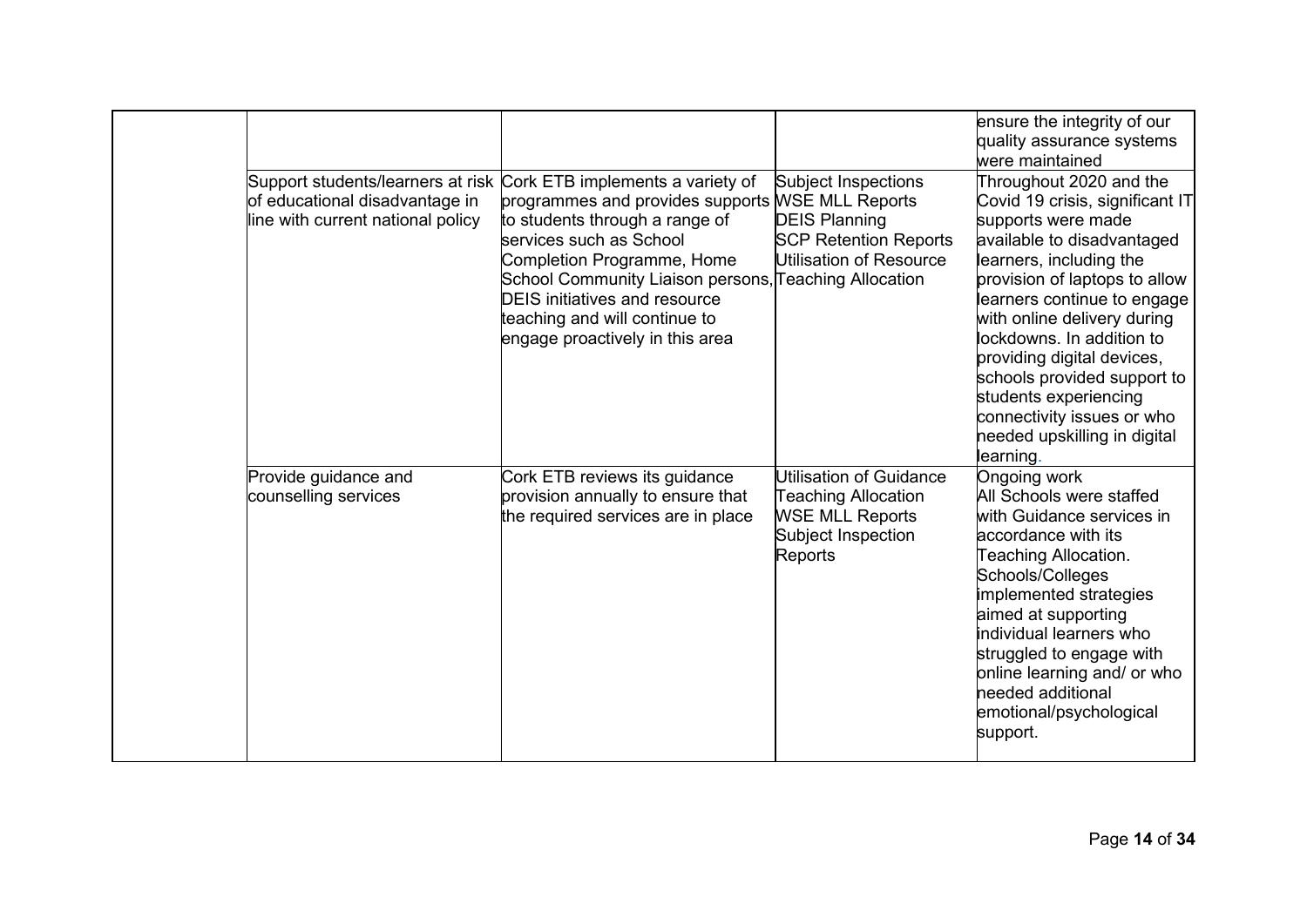| Provide high quality<br>learning/training facilities | We will continue to identify<br>improvements to Cork ETB<br>buildings and facilities and will<br>develop these in line with learner<br>and programme requirements while<br>seeking and making available the<br>necessary funding.                                                                                                                                                                                                                         | Meeting school building<br>and facilities delivery<br>targets                                                                                                                                                                                       | Cork ETB continues to<br>make applications to<br>relevant Departments for<br>improvements to buildings<br>and facilities                                                                                                                                                                                                                                     |
|------------------------------------------------------|-----------------------------------------------------------------------------------------------------------------------------------------------------------------------------------------------------------------------------------------------------------------------------------------------------------------------------------------------------------------------------------------------------------------------------------------------------------|-----------------------------------------------------------------------------------------------------------------------------------------------------------------------------------------------------------------------------------------------------|--------------------------------------------------------------------------------------------------------------------------------------------------------------------------------------------------------------------------------------------------------------------------------------------------------------------------------------------------------------|
| Promote and develop outdoor<br>education             | Cork ETB operates 2 outdoor<br>education centres and will continue<br>to promote and develop outdoor<br>education through these centres.                                                                                                                                                                                                                                                                                                                  | Ongoing work                                                                                                                                                                                                                                        | COVID 19 and associated<br>restrictions have impacted<br>on the ability of Cork ETB to<br>provide a full service in<br>these centres, the situation<br>continues to be monitored                                                                                                                                                                             |
| Plan for changing demographics                       | Cork ETB will participate in<br>Patronage Competitions. In the<br>Post Primary and FET areas, in<br>conjunction with DES and SOLAS,<br>Cork ETB endeavours to plan for<br>future trends within national<br>constraints in respect of resources                                                                                                                                                                                                            | To participate in<br>announced by DES and<br>participate actively in<br>initiatives by DES and<br><b>SOLAS regarding future</b><br>planning                                                                                                         | Cork ETB did not compete<br>patronage competitions asin a patronage competition<br>in 2020                                                                                                                                                                                                                                                                   |
| Engage effectively with<br>employers                 | Cork ETB develop the ETB's<br>employer engagement<br>function by reassigning staff into<br>specific employer engagement<br>roles to meet the requirements of<br>employers for the upskilling and<br>reskilling of people in<br>employment in line with the<br>provisions of the Skills to Advance<br>initiative. To develop effective<br>communication channels for and<br>with employers and<br>employees. Cork ETB<br>will continue to enhance teaching | a co-ordinated basis to<br>increase awareness of<br>Cork ETB services and<br>employer needs<br>Range of Skills to<br>Advance programmes and provide workers with<br>initiatives developed and<br>delivered with employers<br>for existing employers | A team of staff working on Work continued in 2020 to<br>promote the Skills to<br>Advance Programme with<br>all work conducted remotely<br>and online in accordance<br>with Government guidelines<br>Online programmes to<br>essential digital skills to<br>enable them adapt to Covid<br>19 imposed changes in<br>workplaces were developed<br>and delivered |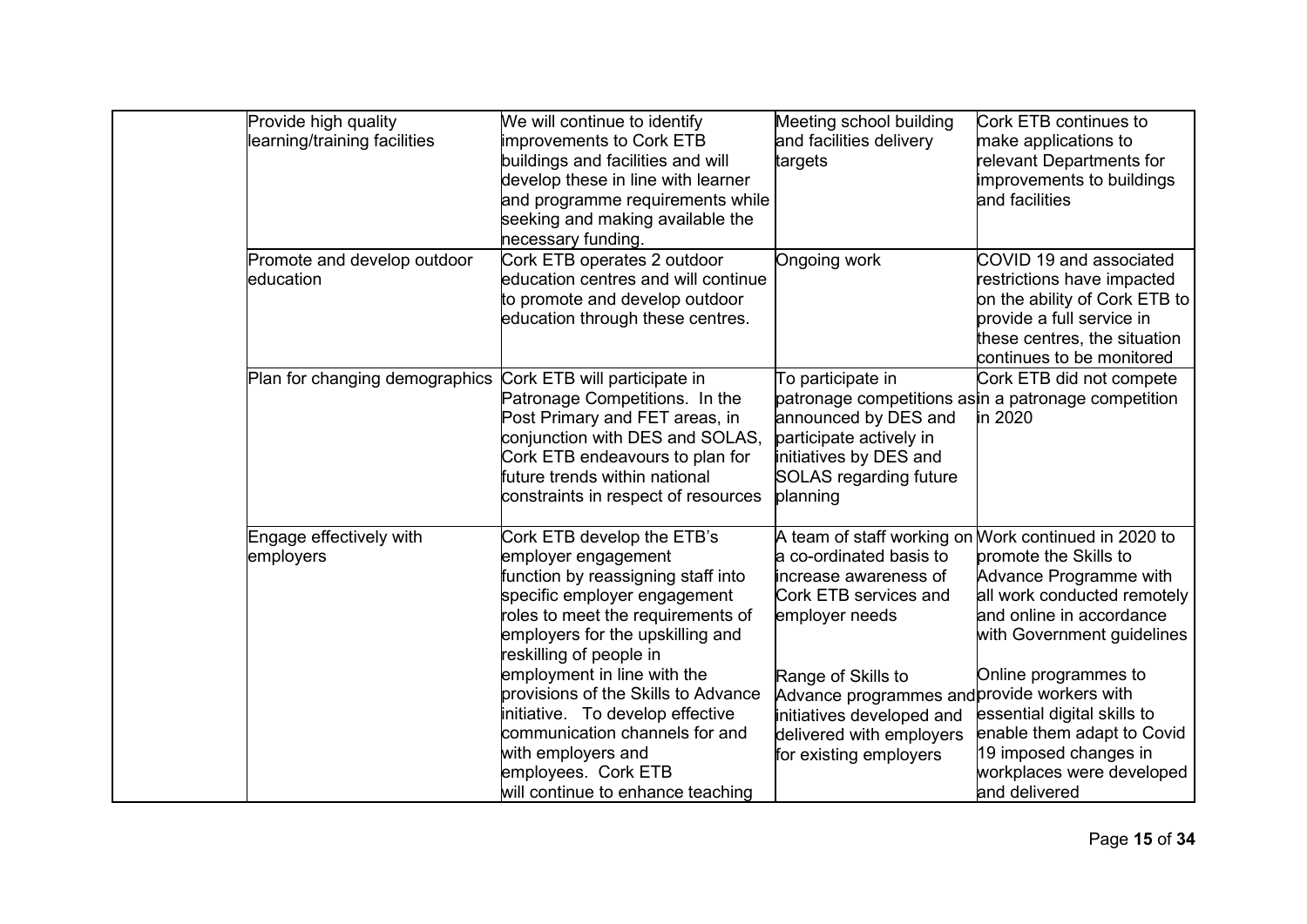|                                        | and learning on established                                |                                                                                |                                                      |
|----------------------------------------|------------------------------------------------------------|--------------------------------------------------------------------------------|------------------------------------------------------|
|                                        | programmes through targeted work                           |                                                                                |                                                      |
|                                        | shadowing programmes for staff                             |                                                                                |                                                      |
| Provide and develop traineeship        | Cork ETB continues to engage with                          | An increase in the number Covid 19 has impacted on                             |                                                      |
| and apprenticeship programmes          | SOLAS, QQI and Employers to                                | of traineeships and                                                            | the traineeship and                                  |
|                                        | provide and develop traineeship                            | apprenticeships on offer                                                       | apprenticeship programmes                            |
|                                        | and apprenticeship programmes                              |                                                                                | with the focus on supporting                         |
|                                        |                                                            |                                                                                | those already on                                     |
|                                        |                                                            |                                                                                | programmes                                           |
|                                        |                                                            |                                                                                | Hairdressing apprenticeship                          |
|                                        |                                                            |                                                                                | commenced.                                           |
|                                        |                                                            |                                                                                | Craft buthchery                                      |
|                                        |                                                            |                                                                                | apprenticeship commenced                             |
|                                        |                                                            |                                                                                | Cyber security                                       |
|                                        |                                                            |                                                                                | apprenticeship commenced                             |
|                                        |                                                            |                                                                                |                                                      |
| Ensure all necessary child             | Cork ETB has in place in all schoolsCPI School Inspections |                                                                                | Cork ETB adopted a                                   |
| safeguarding measures are in           | Child Protection Procedures for                            |                                                                                | <b>Corporate Child Protection</b>                    |
| place in accordance with the           | <b>Primary and Post Primary Schools</b>                    | Where a child protection                                                       | Policy with identified Head                          |
| <b>Child Protection Procedures for</b> | 2017                                                       | issue arises that the                                                          | Office supports to ensure                            |
| <b>Primary and Post-Primary</b>        |                                                            | appropriate procedure is                                                       | that appropriate procedures                          |
| Schools 2017                           |                                                            | followed in all instances                                                      | are followed at all times in                         |
|                                        |                                                            | and relevant notices are                                                       | respect of Child Protection                          |
|                                        |                                                            | issued in accordance with lissues.                                             |                                                      |
|                                        |                                                            | the Procedures                                                                 |                                                      |
| Priorities STEM/STEAM in               | Cork ETB Schools continue to                               | Cork Schools to continue                                                       | Cork Schools continued to                            |
| schools                                | engage in the promotion of                                 | to participate in the                                                          | participate in the promotion                         |
|                                        | <b>STEM/STEAM subjects</b>                                 |                                                                                | various initiatives / events of STEM/STEAM subjects  |
|                                        |                                                            | that take place to promote and enjoyed continued                               |                                                      |
|                                        |                                                            | same, including BT Youngsuccess in the BT Young<br><b>Scientist Exhibition</b> |                                                      |
|                                        |                                                            |                                                                                | <b>Scientist Exhibition</b>                          |
| Provide high quality ICT learning      | To promote the use of ICT as a                             | Support Centres / Schools In March 2020 all schools                            | and Services through TEL moved to online and virtual |
| supports in schools/centres            | learning tool through the Cork ETB                         | Support roles and PD                                                           |                                                      |
|                                        | managed devices contract                                   |                                                                                | learning with a ramping up                           |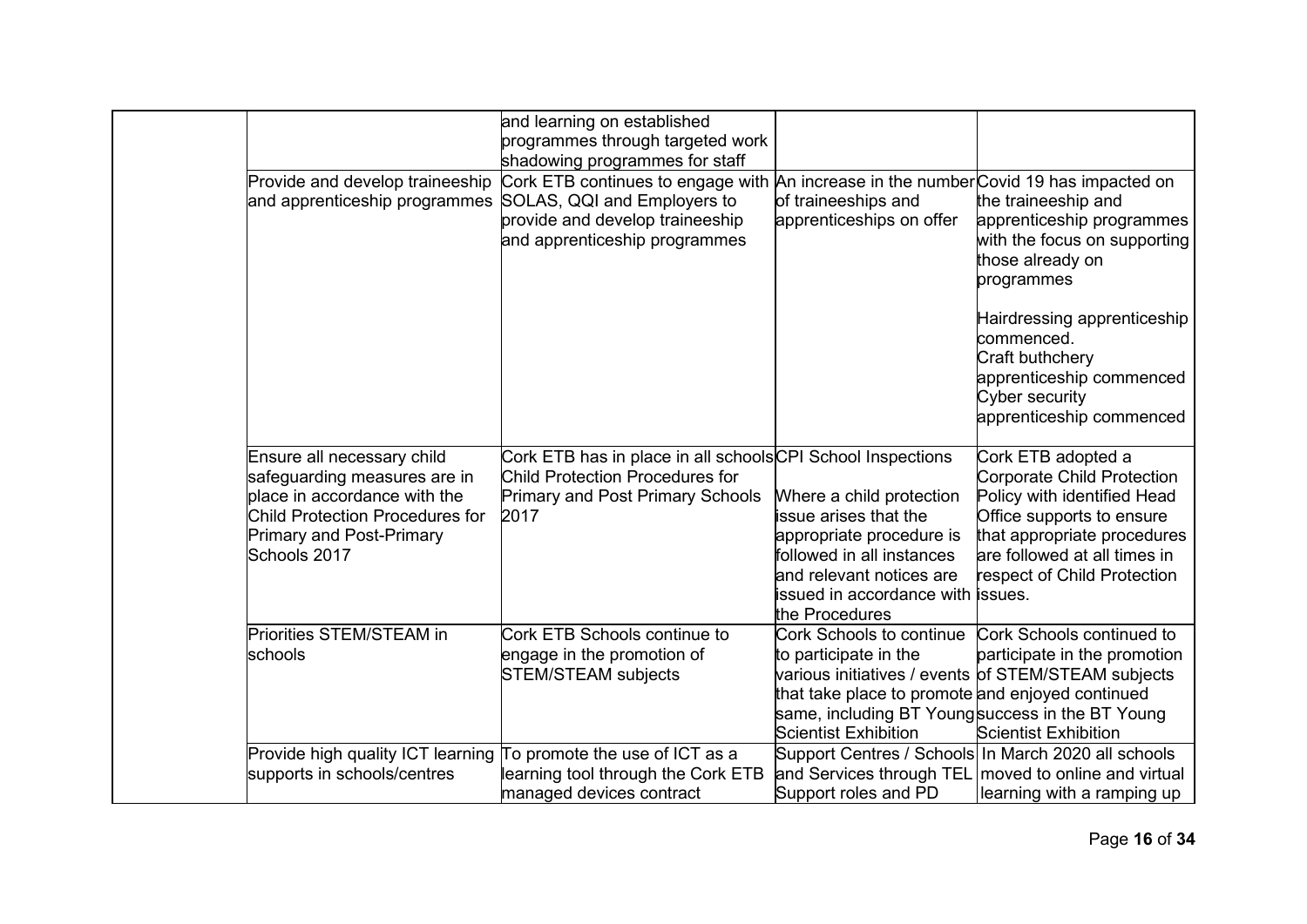|                      |                                       | combined with the FET Technology provision to engage with<br>Enhanced Learning (TEL) Group<br>who will review mechanisms for the digital competence,<br>use of Moodle and Office 365<br>as platforms for same and who will<br>develop models of best practice for<br>sharing to support a blended<br>learning and implementation plan                                                  | and develop<br>confidence among<br>delivery<br>staff, to increase the<br>number of schools taking<br>up<br>mobile device's services<br>and an increase in content teachers who required a<br>on learning platforms | of devices bought and<br>identification of appropriate<br>learning platforms. Schools<br>updated their digital plan to<br>take account of the need for<br>remote learning. Supports<br>were put in place for<br>teaching staff and learners<br>at school/centre level. All<br>digital device were provided<br>with one. Online training<br>was also provided to all<br>staff based on individual<br>needs. A defined number of<br>VLEs were supported with<br>each school/centre using<br>one VLE. |
|----------------------|---------------------------------------|----------------------------------------------------------------------------------------------------------------------------------------------------------------------------------------------------------------------------------------------------------------------------------------------------------------------------------------------------------------------------------------|--------------------------------------------------------------------------------------------------------------------------------------------------------------------------------------------------------------------|----------------------------------------------------------------------------------------------------------------------------------------------------------------------------------------------------------------------------------------------------------------------------------------------------------------------------------------------------------------------------------------------------------------------------------------------------------------------------------------------------|
| <b>Staff Support</b> | Recruitment and retention of<br>staff | Ensure all vacant posts are<br>advertised and filled. Cork ETB has advertised and filled within arrangements were put in<br>a proactive approach to recruitment a reasonable timeframe<br>and has a number of strategies in<br>place to minimise the impact of the<br>skills shortages that exist on a<br>national basis across a number of<br>key posts, including teaching<br>posts. | All vacancies are<br>and advertising is<br>appropriate and timely                                                                                                                                                  | In March 2020<br>place to allow online<br>interviews to take place to<br>ensure all vacancies were<br>filled in a timely manner.<br>While this resulted in an<br>initial delay during the<br>month of April to allow for<br>procedures and testing of<br>systems to be completed,<br>the process allowed for all<br>vacancies to be filled on<br>time. During 2020 Cork<br><b>ETB</b> advertised 405 posts                                                                                         |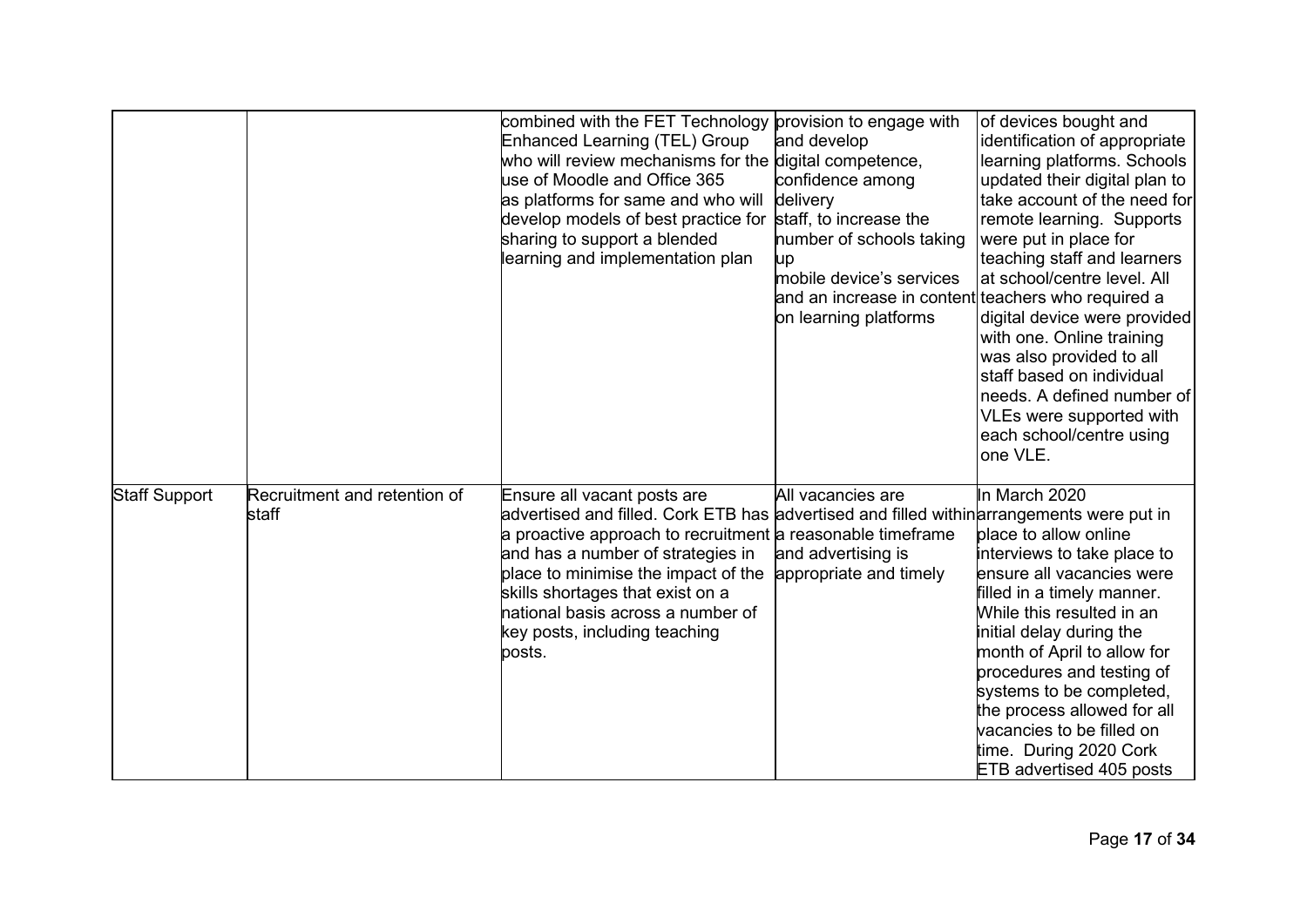|                                                      |                                                                                                                                                                                                                                                                                                  |                                                                                                                   | and processed 3,514<br>applications.                                                                                                                                                                                                                                                                                                                                                                                                                                       |
|------------------------------------------------------|--------------------------------------------------------------------------------------------------------------------------------------------------------------------------------------------------------------------------------------------------------------------------------------------------|-------------------------------------------------------------------------------------------------------------------|----------------------------------------------------------------------------------------------------------------------------------------------------------------------------------------------------------------------------------------------------------------------------------------------------------------------------------------------------------------------------------------------------------------------------------------------------------------------------|
| Support staff in ongoing<br>professional development | Senior Management in all area of<br>provision have responsibility for<br>identifying and promoting CPD<br>opportunities at<br>corporate/school/centre level with<br>CPD initiatives falling into<br>corporate, location and individual<br>specific.                                              | Increase in number of<br>targeted CPD<br>programmes delivered in<br>all areas of provision                        | During 2020 focus was on<br>COVID 19 training and<br>upskilling in respect of HSE<br>requirements and changes<br>in work practices to ensure<br>business continuity during<br>restrictions.<br>Training was organised at<br>School/Centre/ Dept level<br>for specialised areas e.g.<br>Pensions<br>Finance<br>TEL / Moodle<br><b>Online Recruitment</b><br>Individual CPD applications<br>continued to be supported in<br>line with the Learning and<br>Development policy |
| leadership in the ETB                                | Support and develop high quality Regular meetings of various senior<br>management groups to be<br>scheduled for the year with a<br>meeting scheduled for assessment forwarded to Executive /<br>of performance which<br>should include identification of CPD development initiatives<br>required | Meetings are held as per<br>the schedule and<br>assessments are<br><b>Board with</b><br>identified where required | Regular meetings of various<br>senior management groups<br>were held remotely during<br>2020 through the use of<br>Teams. The following<br>senior management groups<br>conducted / commenced a<br>review of effectiveness and<br>implemented changes;<br>• Executive                                                                                                                                                                                                       |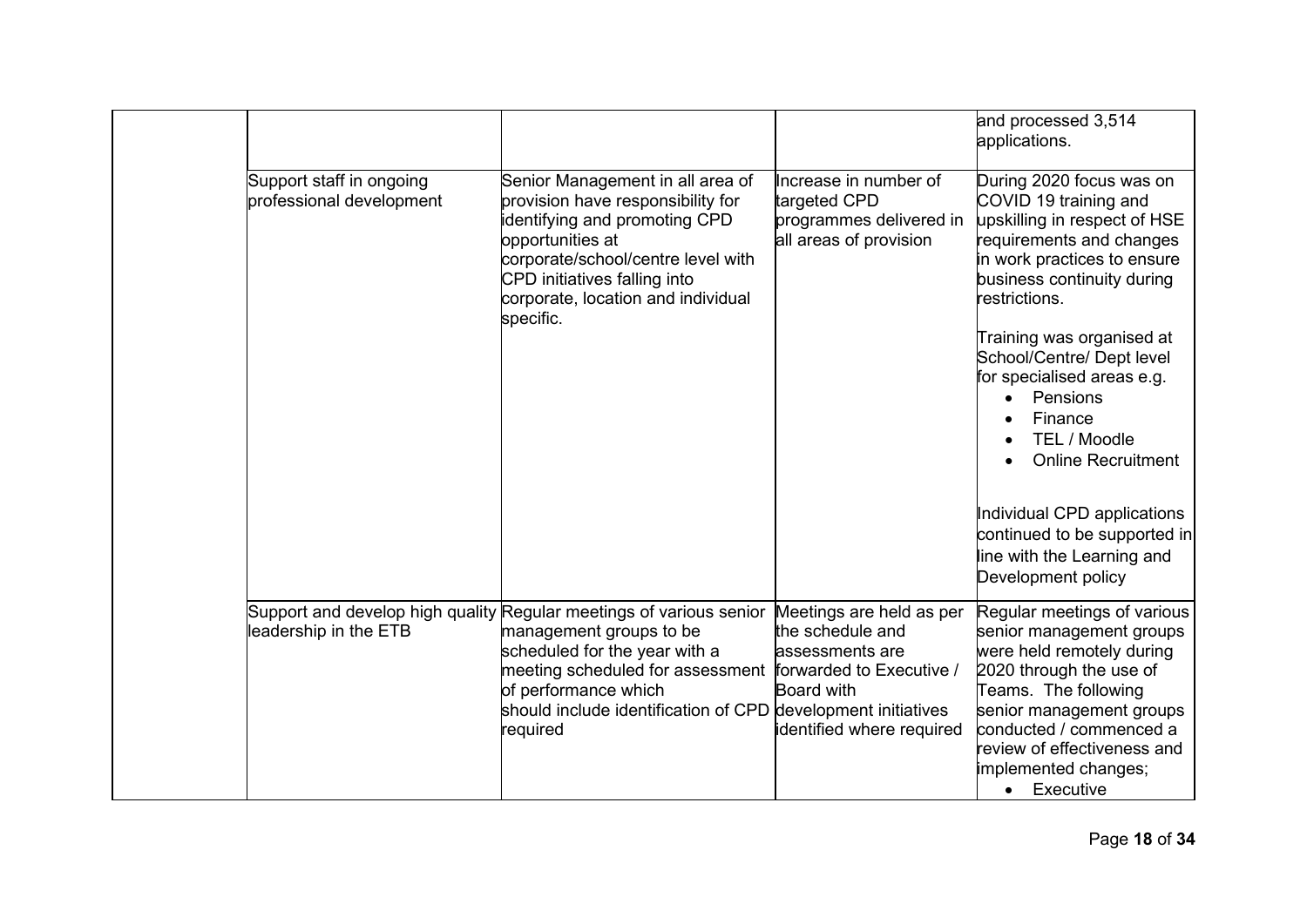| Promote awareness of health<br>and safety | New Health and Safety Statement<br>with supporting templates to be<br>rolled out across organisation                                                                            | Statement and templates<br>to be implemented in<br>every centre with CPD<br>provided for senior<br>managers as well as<br><b>Health and Safety Reps</b> | Senior Management<br>$\bullet$<br>Team<br><b>Principals Team</b><br>Administrative<br><b>Management Team</b><br>Work commenced in 2020<br>however COVID 19 H&S<br>arrangements took<br>precedence with all<br>schools/centres compliant<br>with Government / HSA<br>quidelines                                                                                                                                                                                                                                               |
|-------------------------------------------|---------------------------------------------------------------------------------------------------------------------------------------------------------------------------------|---------------------------------------------------------------------------------------------------------------------------------------------------------|------------------------------------------------------------------------------------------------------------------------------------------------------------------------------------------------------------------------------------------------------------------------------------------------------------------------------------------------------------------------------------------------------------------------------------------------------------------------------------------------------------------------------|
| work environment                          | Provide a positive and supportive Cork ETB continues to engage with Ongoing work<br>an Occupational Health System and<br>provides an Employee Assistance<br>Programme for Staff |                                                                                                                                                         | Cork ETB continues to<br>promote and engage with<br>OHS and EAP providers.                                                                                                                                                                                                                                                                                                                                                                                                                                                   |
| Support staff wellbeing                   | Wellbeing initiatives to be identified<br>on a per location and organisation<br>basis                                                                                           | each location / centre to<br>promote and identify<br>initiatives for staff                                                                              | Within available resources Events were organised on<br>National Wellbeing Day to<br>raise money for Charities.<br>There is a series of<br>wellbeing podcasts available<br>on Workvivo<br>Communications platform<br>with organisational events<br>identified and shared to<br>engage staff. A range of<br>location specific initiatives.<br>E.g. virtual coffee breaks,<br>etc were also held<br>Since early 2020, a new<br><b>EAP framework, Spectrum</b><br>Life is available to all staff<br>offering a range of services |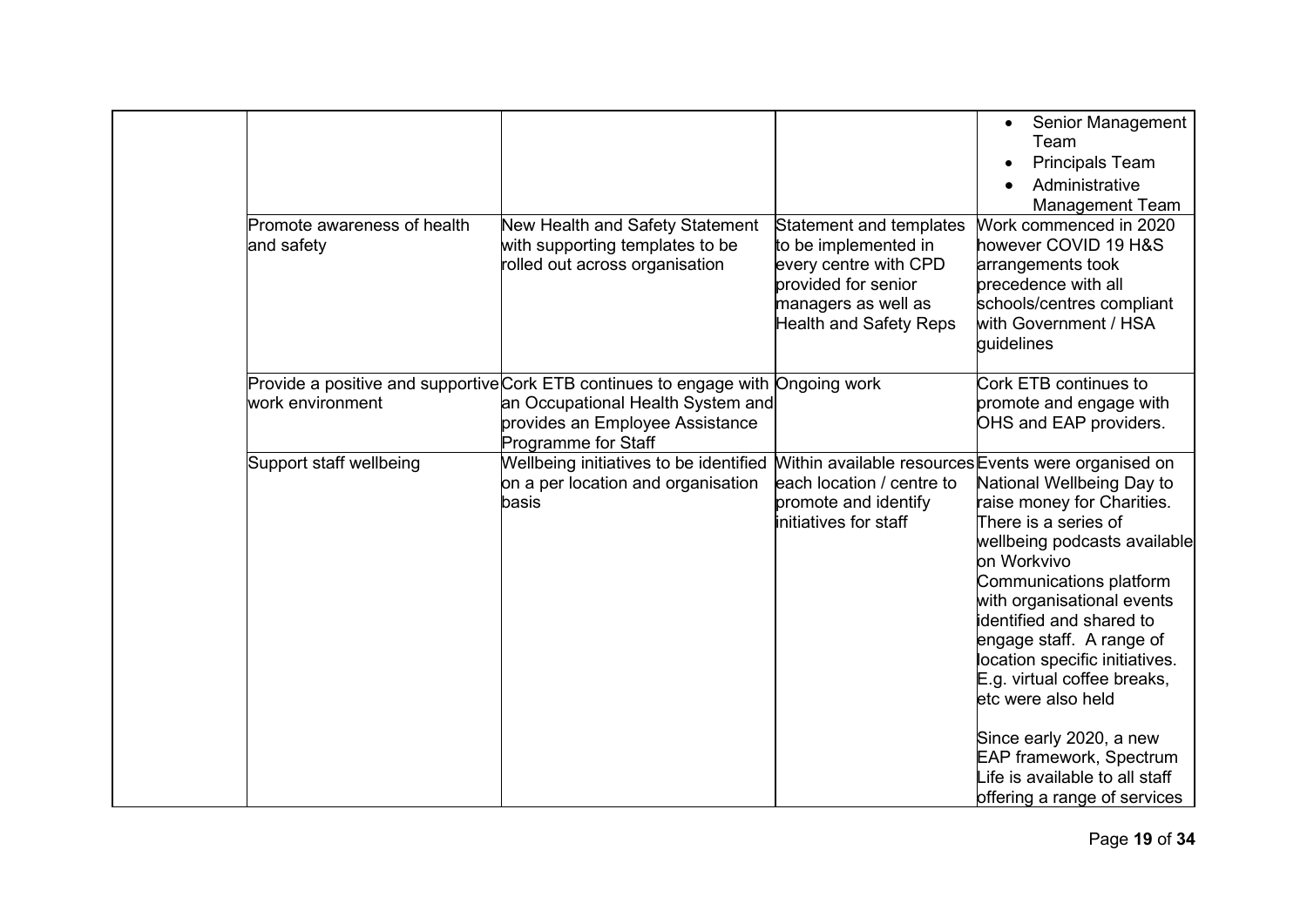|            |                                                                                                       |                                                                                                                                                       |                                                                                                                                                          | to support employee<br>wellbeing.                                                                                                                                                                                                                                                                                    |
|------------|-------------------------------------------------------------------------------------------------------|-------------------------------------------------------------------------------------------------------------------------------------------------------|----------------------------------------------------------------------------------------------------------------------------------------------------------|----------------------------------------------------------------------------------------------------------------------------------------------------------------------------------------------------------------------------------------------------------------------------------------------------------------------|
| Governance | Develop organisational<br>structures and systems to meet<br>the changing needs of the<br>organisation | Within available resources and<br>constraints to continuously review<br>of structures and systems<br>appropriateness of same                          | Insofar as possible to<br>ensure Cork ETB<br>continues to function<br>effectively and to respond<br>to risks / changes in<br>environment as<br>presented | Cork ETB continues to<br>monitor and respond to risks<br>identified, most notable in<br>2020 was the risk<br>associated with moving to<br>remote working/learning.<br>The SIC was amended to<br>take account of the risks<br>associated and the risk<br>register continued to be<br>updated on a quarterly<br>basis. |
|            | Effectively manage finances and<br>risk                                                               | Prepare regular cashflow<br>projections and put appropriate<br>overdraft facilities in place.                                                         | Adequate cashflow to<br>meet payments                                                                                                                    | Cork ETB completed in<br>2020 a SUN upgrade and<br>provides monthly reports to<br>budget holders.                                                                                                                                                                                                                    |
|            |                                                                                                       | Allocate budgets to schools,<br>centres, programmes and<br>projects through an agreed and<br>transparent process.                                     | Prioritisation on use of<br>financial resources.                                                                                                         | There were no reports of<br>financial irregularities in<br>2020.                                                                                                                                                                                                                                                     |
|            |                                                                                                       | Provide monthly management<br>reports to budget holders and<br>monitor variances.                                                                     | Timely reporting to<br>funding organisation                                                                                                              | All financial deadlines set by<br>Dept / SOLAS for 2020<br>reports were met                                                                                                                                                                                                                                          |
|            |                                                                                                       | Submit required reviews to SOLAS<br>and forecast year end expenditure<br>at Q2 and Q3. Provide Financial<br>Reports to DES and others as<br>required. |                                                                                                                                                          |                                                                                                                                                                                                                                                                                                                      |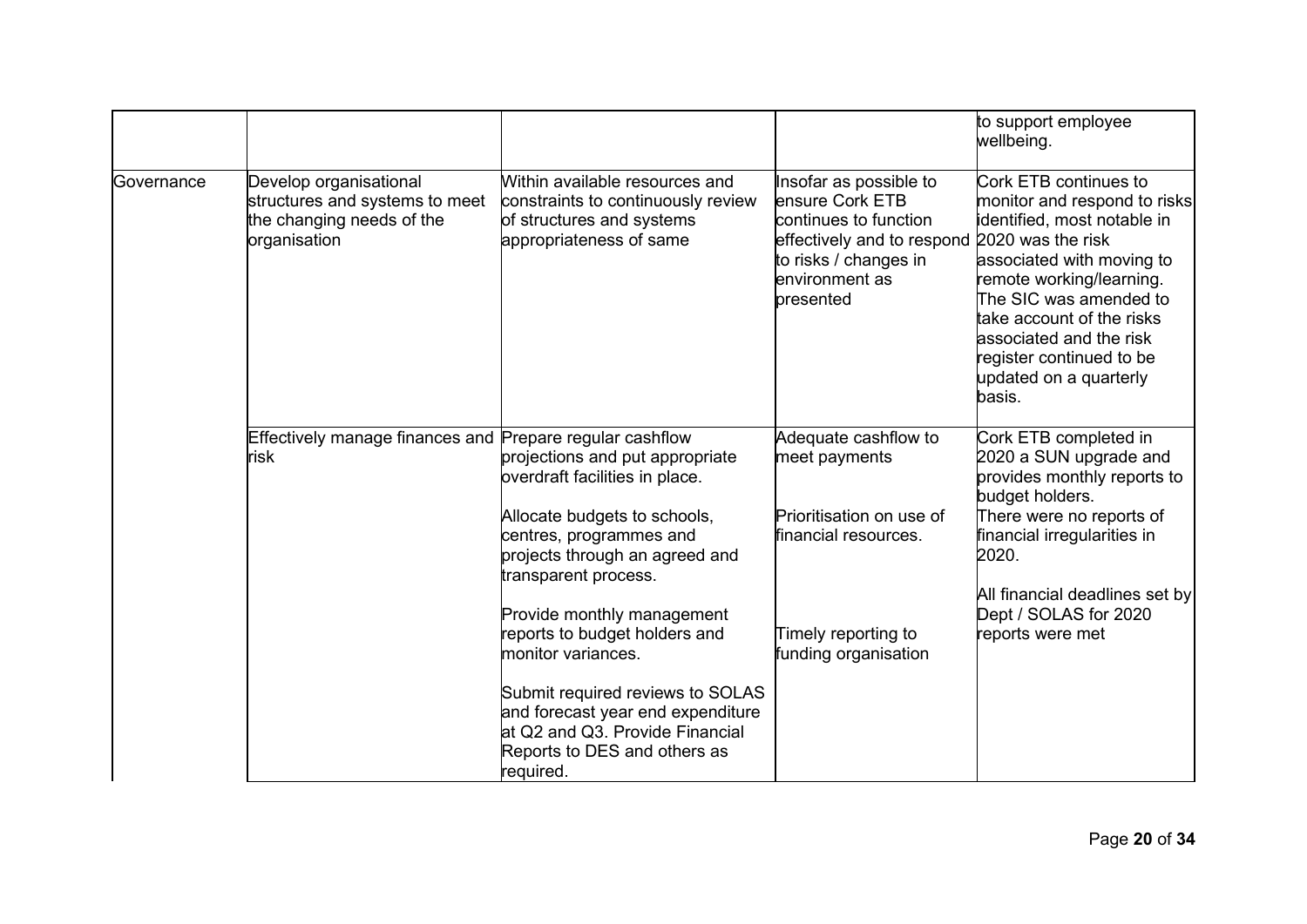| <b>Efficiently use resources</b>                                  | Continuous monitoring of resources Services are managed<br>and deployment of same                                                                                                                                            | and continue to grow and<br>expand to meet<br>expectations of our<br>service users                               | Cork ETB continuously<br>reviews resources and<br>makes appropriate<br>application to relevant Depts<br>to ensure services continue<br>to grow and develop to meet<br>the expectation of our<br>service users                                                                                                                                                                                                                                            |
|-------------------------------------------------------------------|------------------------------------------------------------------------------------------------------------------------------------------------------------------------------------------------------------------------------|------------------------------------------------------------------------------------------------------------------|----------------------------------------------------------------------------------------------------------------------------------------------------------------------------------------------------------------------------------------------------------------------------------------------------------------------------------------------------------------------------------------------------------------------------------------------------------|
| Communicate effectively                                           | To have in place appropriate meansRedesign and relaunch<br>of communication with all<br>staff. Establish a communications<br>team to develop and promote Cork<br>ETB as a brand of choice as an<br><b>Education Provider</b> | staff intranet site and<br>on communication,<br>develop a communication by Workvivo. It is an<br>promotion plan  | In October 2020 Cork ETB<br>launched its Internal<br>website with an emphasis Communication and Intranet<br>Platform, MyCETB, powered<br>interactive system led by the<br>involvement and<br>engagement of staff. Since<br>its launch there are 1,744<br>active users. A<br><b>Communications Team has</b><br>also been established with<br>participation across all<br>services with a focus on<br>developing a cohesive<br>brand for the organisation. |
| Develop Service Level<br>agreements with external<br>stakeholders | To have in place a system to<br>ensure SLA's are in place with<br>external stakeholders                                                                                                                                      | Continue to renew<br>existing SLA's as they fall<br>due and that SLA is in<br>place with all new<br>stakeholders | New SLA template was<br>introduced in 2020 and<br>issued to all stakeholders in<br><b>Adult and Community</b><br>provision.                                                                                                                                                                                                                                                                                                                              |
| Ensure effective data protection                                  | Continue to monitor compliance<br>with GDPR and procedures are up<br>to date                                                                                                                                                 | Review of procedures to<br>be undertaken by GDPR<br>Officer                                                      | Cork ETB continues to place<br>a high value on GDPR and<br>monitoring of same.                                                                                                                                                                                                                                                                                                                                                                           |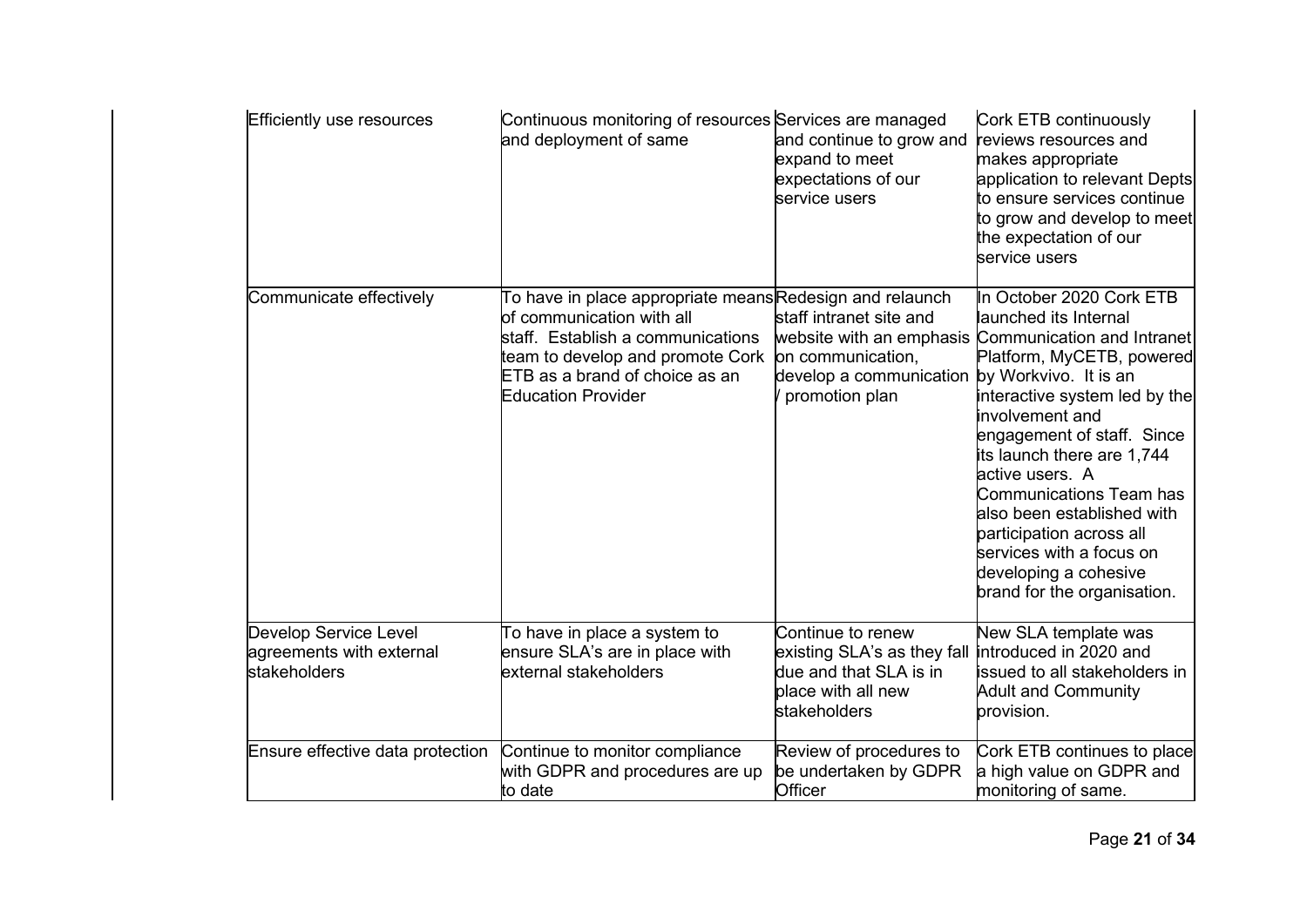|                                                                     |                                                                                                                                                                                                                                                                                                                                                                          |                                                                                                                                                                                                                                                        | Procedures continue to be<br>reviewed in light of COVID<br>19 and remote working                                                                                                                                                     |
|---------------------------------------------------------------------|--------------------------------------------------------------------------------------------------------------------------------------------------------------------------------------------------------------------------------------------------------------------------------------------------------------------------------------------------------------------------|--------------------------------------------------------------------------------------------------------------------------------------------------------------------------------------------------------------------------------------------------------|--------------------------------------------------------------------------------------------------------------------------------------------------------------------------------------------------------------------------------------|
| Engage effectively with<br>stakeholders and develop<br>partnerships | Cork ETB will continue to engage<br>with all stakeholders at every level<br>of both local and national                                                                                                                                                                                                                                                                   | Cork ETB is appropriately Cork ETB is an active<br>represented on all Boards, member of local and<br>local and national. At DES <sup>h</sup> ational bodies and in<br>linitiatives / events that<br>impact on the delivery of<br>services by Cork ETB. | SOLAS events and other particular of local initiatives<br>in respect of responding to<br>and supporting our<br>communities during COVID<br>19                                                                                        |
| Follow best practice in<br>procurement                              | Analysis of 2019 expenditure and<br>preparation of MAPP for<br>submission to ETBI.<br><b>Preparation of Corporate</b><br>Procurement Plan for 2020-2021.<br>Support implementation of<br><b>Procurement Procedures</b><br>throughout the organisation and<br>provide on-going training as<br>required.<br>Continue to participate in ETBI<br><b>Procurement Network.</b> | Further identify<br>areas requiring<br>organisation wide<br>procurement processes.<br>Structured approach to<br>procurement priorities.<br>Increase procurement<br>compliance<br>Keep updated with<br>developments in public<br>procurement.           | MAPP submitted on time<br>with a Corporate<br>Procurement Plan 2020 and<br>a procurement action plan<br>for 2020-2021. Frameworks<br>both on OGP and HEANet<br>are utilised with a focus on<br>increasing procurement<br>compliance. |
| and regulatory requirements                                         | Ensure compliance with statutory Cork ETB continues to monitor to<br>ensure, insofar as possible and<br>within available resource,<br>compliance with statutory and<br>regulatory requirements                                                                                                                                                                           | <b>Engagement with various</b><br>audits, both internal and<br>external, monitoring of<br>recommendations and<br>production of statutory<br>reports within required<br>timeframes                                                                      | Cork ETB met all statutory<br>and regulatory requirements<br>in 2020                                                                                                                                                                 |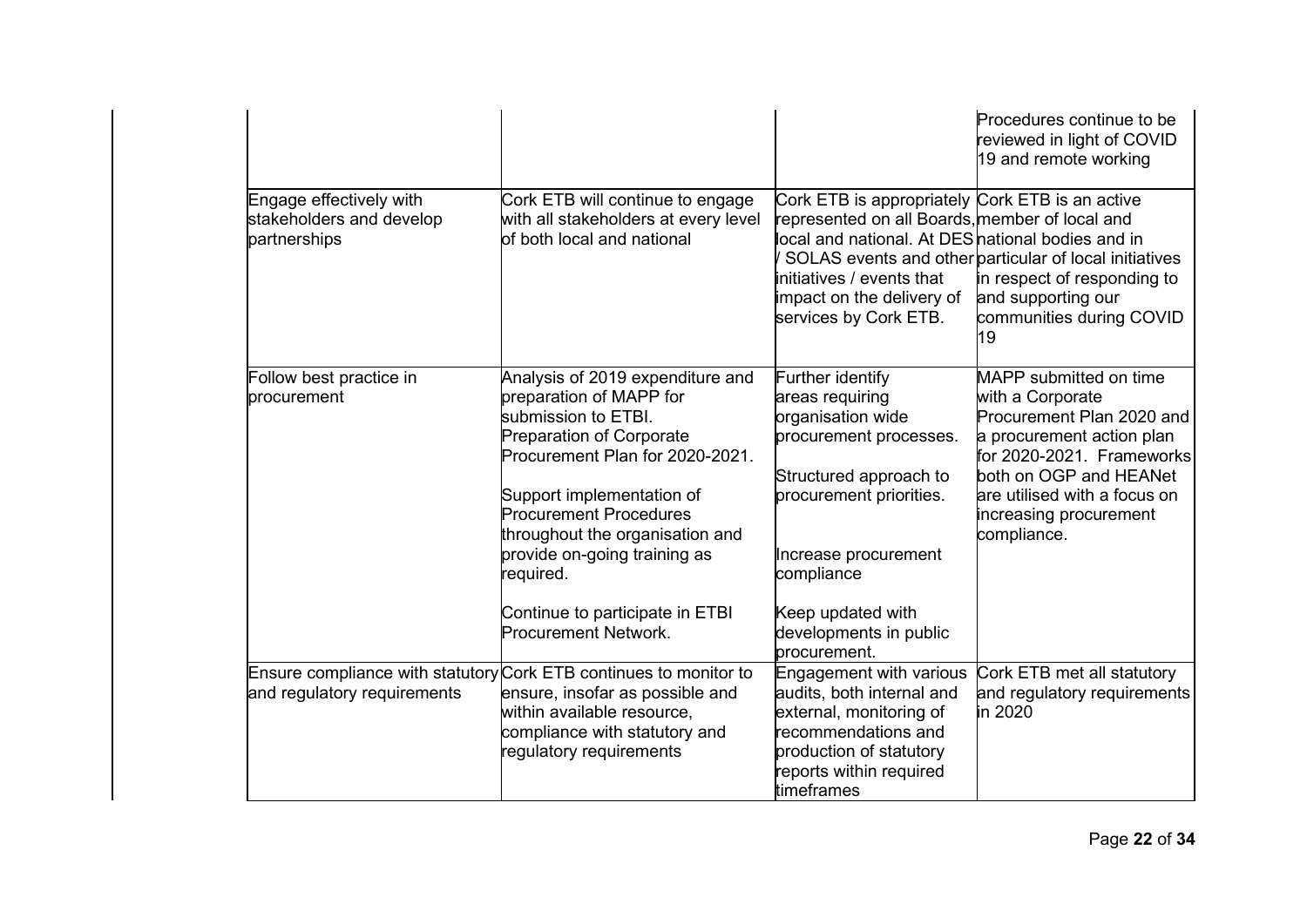|                          | Child Protection Procedures for Child Protection Procedures for<br>Primary<br>and<br>Schools 2017                                                                            | Ensure full compliance with the Cork ETB has in place in all schools Where a child protection<br>Post-Primary Primary and Post Primary Schools<br>2017. Three points of contact are<br>in place in Head Office for Schools<br>to contact in respect of any child<br>protection concerns that arise and<br>to ensure full compliance with<br>procedures. Cork ETB is engaged<br>with ETBI to develop procedures<br>for non-teaching staff. | <b>issue arises that one of</b><br>the appropriate people in<br>Head Office is contacted<br>and that the appropriate<br>procedure is followed in<br>all instances and relevant<br>notices are issued in<br>accordance with the<br>Procedures. | Cork ETB put in place a<br>nationally agreed Child<br>Protection Policy for the<br>sector covering all staff<br>within the organisation |
|--------------------------|------------------------------------------------------------------------------------------------------------------------------------------------------------------------------|-------------------------------------------------------------------------------------------------------------------------------------------------------------------------------------------------------------------------------------------------------------------------------------------------------------------------------------------------------------------------------------------------------------------------------------------|-----------------------------------------------------------------------------------------------------------------------------------------------------------------------------------------------------------------------------------------------|-----------------------------------------------------------------------------------------------------------------------------------------|
| Protection<br>Programmes | Assist the DES, as needed, to<br>meet the needs arising from the<br><b>Irish Refugee Protection</b><br>Programme and provision for<br>international protection<br>applicants |                                                                                                                                                                                                                                                                                                                                                                                                                                           |                                                                                                                                                                                                                                               |                                                                                                                                         |

In addition to the above nationally agreed goals and priorities, the following specific strategic priorities for Cork ETB will be either commenced or delivered during 2020 to ensure advancement of the overall Strategy Statement.

| Goal               | Priority                                                  | <b>Action</b>                                                                                                           | <b>Performance Indicator</b>       | <b>Target</b>        |
|--------------------|-----------------------------------------------------------|-------------------------------------------------------------------------------------------------------------------------|------------------------------------|----------------------|
| Enhanced ICT       |                                                           | Development and introduction of Engage in the process of sourcing a Work is actively progressed to Workvivo launched in |                                    |                      |
| Systems            | a staff intranet site with a strong suitable provider     |                                                                                                                         | ensure a system is fit for         | October 2020         |
|                    | focus on communication and                                |                                                                                                                         | purpose and dynamic to             |                      |
|                    | linking of values.                                        |                                                                                                                         | engage staff                       |                      |
| <b>ESBS Shared</b> | To ensure preparedness in                                 | Continuous review of data                                                                                               | To develop a plan for the          | Cork ETB migrated to |
|                    | Payroll Services anticipation of the wave                 | cleansing, historical data and                                                                                          | cleansing of current data and      | latest version of    |
|                    | migration and times allocated for engagement with ESBS re |                                                                                                                         | to engage proactively with         | CORE during 2020     |
|                    | <b>Cork ETB</b>                                           | functionality                                                                                                           | <b>ESBS</b> to ensure all areas of | and continue to      |
|                    |                                                           |                                                                                                                         | functionality in Cork ETB          | engage proactively   |
|                    |                                                           |                                                                                                                         | are tested prior to                | with ESBS in         |
|                    |                                                           |                                                                                                                         | upgrade/transfer                   | preparation for      |
|                    |                                                           |                                                                                                                         |                                    | migration in 2022    |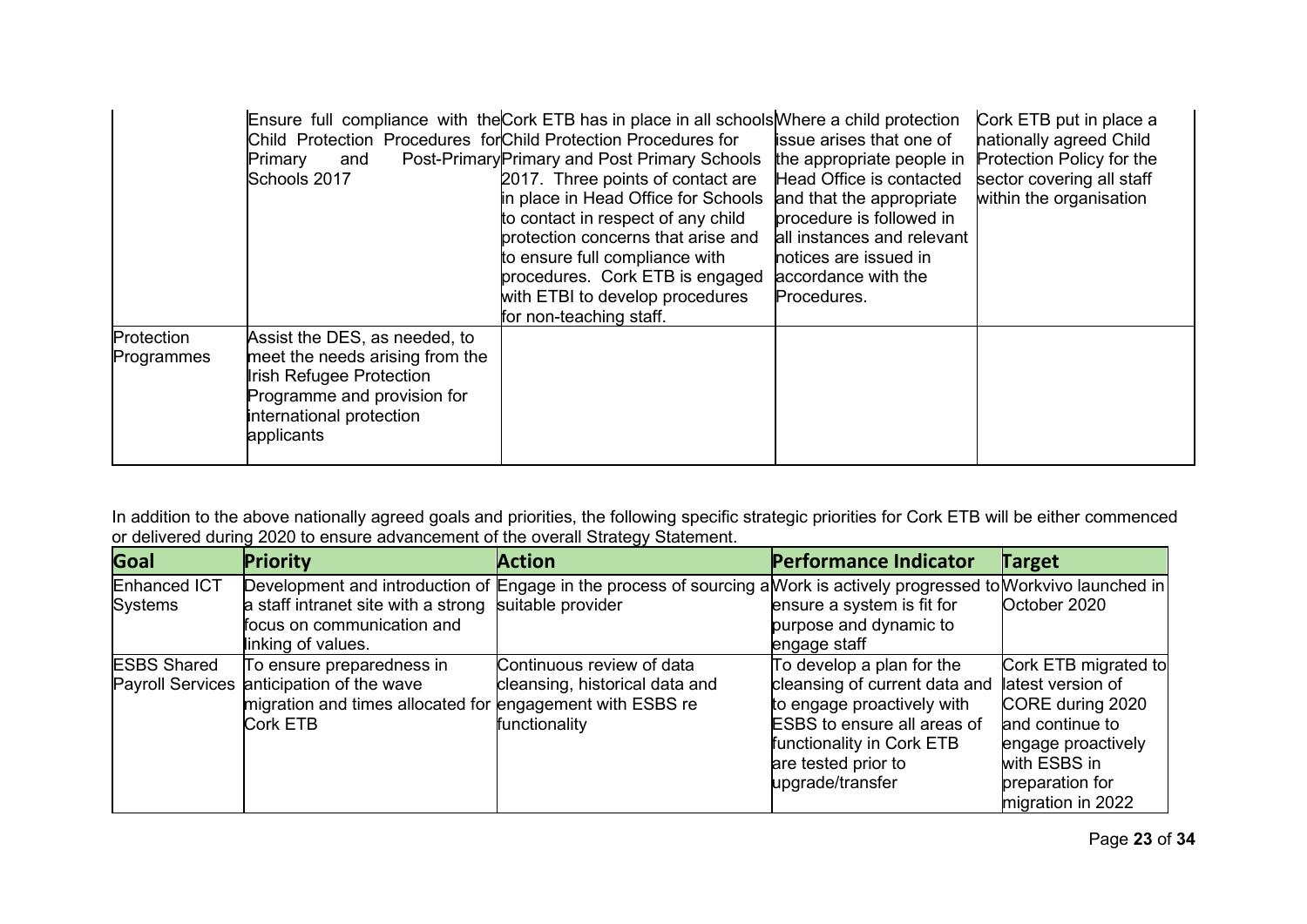|                                           | Successful transfer of learner<br>payments to ESBS                                      | Work with ESBS on design<br>authority and steering group for this Learner payments to ESBS<br>project                                                                                                                                                                                                             | Successful transition of                                                                                                                                                                        | Transfer of<br>Apprentices in March<br>2020 and other<br><b>Training Centre</b><br>learners Sept 2020.<br>Work continues on<br>Youthreach and<br>VTOS payments                                                                    |
|-------------------------------------------|-----------------------------------------------------------------------------------------|-------------------------------------------------------------------------------------------------------------------------------------------------------------------------------------------------------------------------------------------------------------------------------------------------------------------|-------------------------------------------------------------------------------------------------------------------------------------------------------------------------------------------------|-----------------------------------------------------------------------------------------------------------------------------------------------------------------------------------------------------------------------------------|
| Excellence<br>Through People              | To commence engagement with<br><b>Excellence Through People</b>                         | To scope an develop a plan for<br>Cork ETB to make a submission                                                                                                                                                                                                                                                   | Plan for initial assessment to<br>be completed with specific<br>areas for development<br>identified                                                                                             | Work on this project<br>was deferred in<br>response to<br>additional project<br>work and COVID-19<br>priorities                                                                                                                   |
| Financial<br>Compliance                   | Continue to promote compliance<br>with statutory financial and<br>revenue requirements. | Keep financial operating procedures Clear understanding on use<br>under review and updated to reflect and training delivered as<br>identified best practice, revenue<br>and legislative compliance.                                                                                                               | required.                                                                                                                                                                                       | Training delivered as<br>required during 2020                                                                                                                                                                                     |
| Appropriate<br>Building<br>Infrastructure | Delivery of Capital Building<br>Projects in 2020.                                       | Procurement of Consultants,<br>Design Teams, Project<br>Management Services and<br>Contractors.<br>Management and administration of<br>current and future Projects in line<br>with DES Technical Guidelines.<br>Processing of applications funding<br>and managing funding streams for<br>Capital Building Works. | Complete Major Build Works:<br>• St Colmans CC, Midleton<br>• Clonakilty Community<br>College<br>• Davis College Mallow<br>• St Johns College<br><b>Complete Temporary</b><br>Accommodation at: | <b>New Major</b><br><b>Extensions in St.</b><br>Colmans, Clonakilty<br>College & Davis<br>College handed over<br>on schedule in<br>December 2020.<br>St. Johns College<br>Major Refurbishment<br>handed over in<br>November 2020. |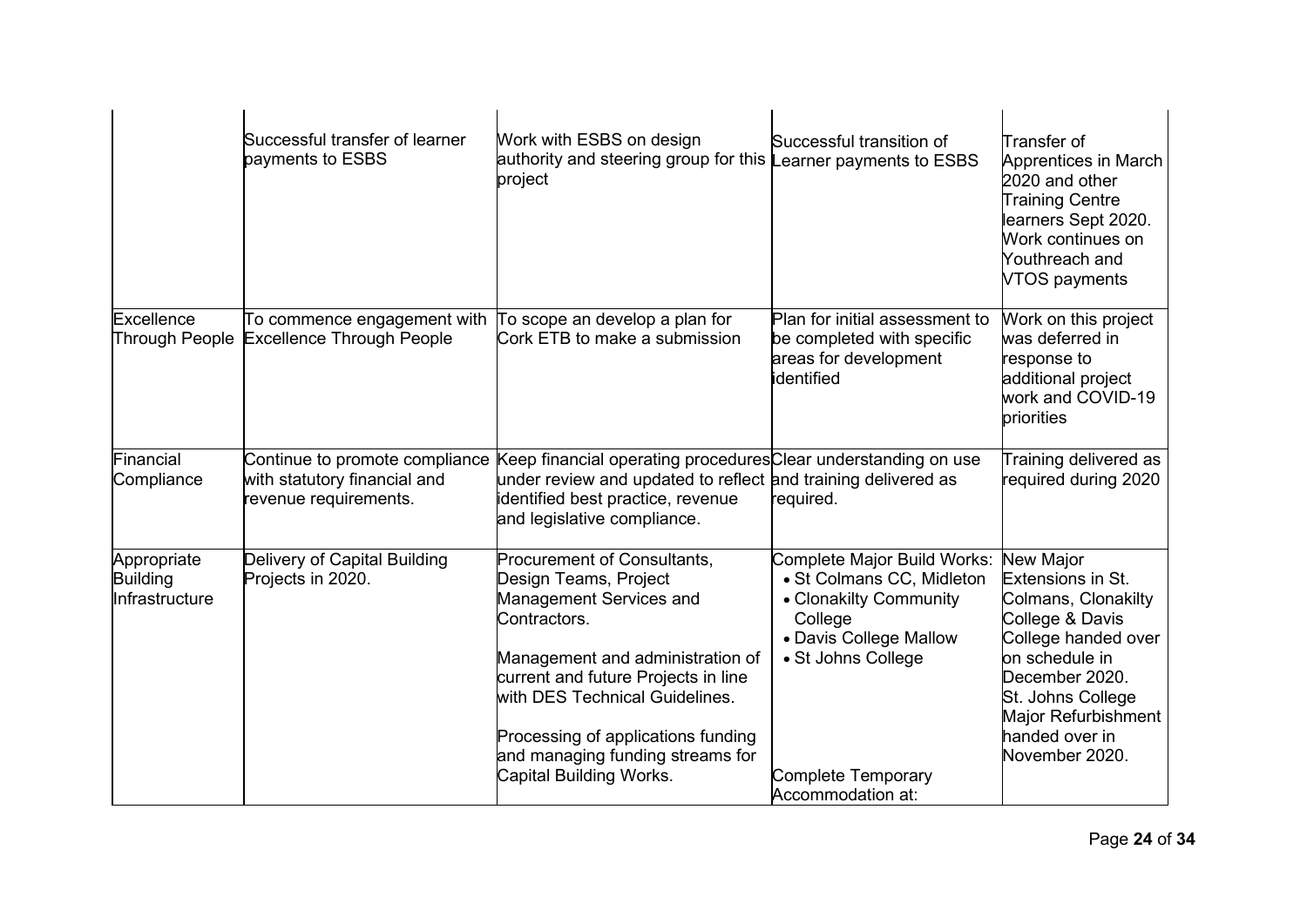|                                                                                                      |                                                                                               | Scoil Mhuire, Buttevant<br>$\bullet$<br>Scoil Chliodhna,<br>Carrigtwohill<br><b>Carrigtwohill Community</b><br>$\bullet$<br>College.<br><b>Complete Tendering Process</b><br>for Major Projects at:<br>• Coachford College<br>• St Brogans, Bandon<br>• Coláiste Ghobnatan,<br><b>Baile Mhuirne</b><br><b>Progress Applications for</b><br>additional accommodation<br>for:<br>Coláiste Choilm,<br>$\bullet$<br><b>Ballincollig</b><br>Coláiste Fionnchua,<br>$\bullet$<br><b>Mitchelstown</b><br>• Coláiste Daibheid, Cork<br>City<br>Scoil Mhuire, Buttevant<br>$\bullet$ | All Temporary<br>Accommodation<br>handed over on<br>schedule in August<br>2020.<br>Design Teams for<br>Coachford, St.<br>Brogans & Coláiste<br>Ghobnatan in place<br>for September 2020.<br>Thereby, marking the<br>commencement of<br>the Design phase of<br>these Major Projects.<br>Applications<br>Completed and<br>Submitted to DES in<br>2020. |
|------------------------------------------------------------------------------------------------------|-----------------------------------------------------------------------------------------------|-----------------------------------------------------------------------------------------------------------------------------------------------------------------------------------------------------------------------------------------------------------------------------------------------------------------------------------------------------------------------------------------------------------------------------------------------------------------------------------------------------------------------------------------------------------------------------|------------------------------------------------------------------------------------------------------------------------------------------------------------------------------------------------------------------------------------------------------------------------------------------------------------------------------------------------------|
| Delivery of Summer Works<br>Scheme, Emergency Works and<br>Minor Building Works Projects in<br>2020. | Process in line with DES application Ensure Schools/Centres can<br>and delivery requirements. | continue to remain open and<br>operate in safe environment.                                                                                                                                                                                                                                                                                                                                                                                                                                                                                                                 | <b>All Summer Works</b><br>Scheme, Emergency<br>Works and Minor<br><b>Building Works</b><br>Projects delivered on<br>schedule, thereby<br>ensuring                                                                                                                                                                                                   |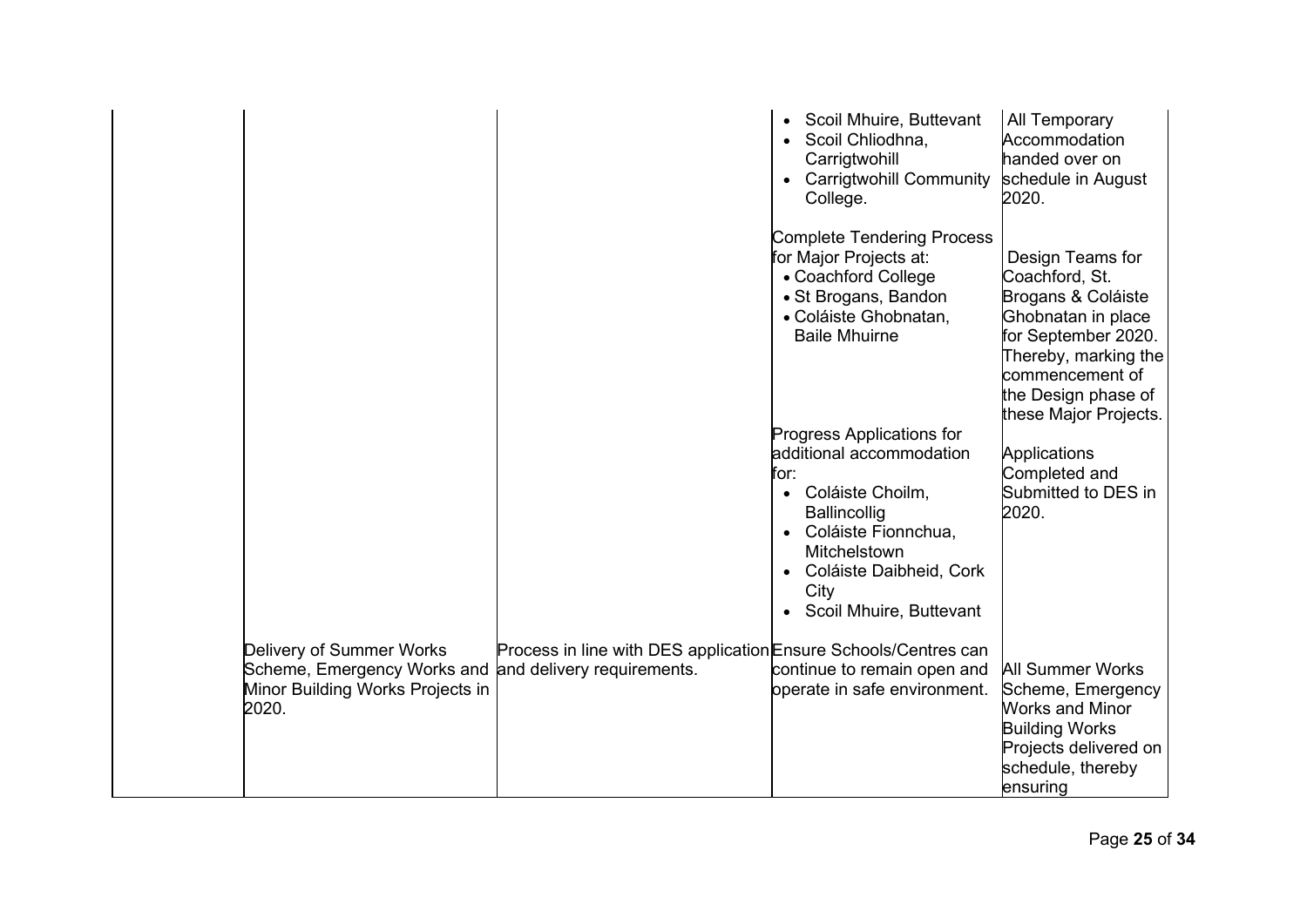|         |                                                                                                                                                                                                                                                           |                                                                                                                                                                                                                                                                                                                        |                                                                                                                                                | Schools/Centres<br>remained open and<br>safe.                                                                                                                                                                                                                             |
|---------|-----------------------------------------------------------------------------------------------------------------------------------------------------------------------------------------------------------------------------------------------------------|------------------------------------------------------------------------------------------------------------------------------------------------------------------------------------------------------------------------------------------------------------------------------------------------------------------------|------------------------------------------------------------------------------------------------------------------------------------------------|---------------------------------------------------------------------------------------------------------------------------------------------------------------------------------------------------------------------------------------------------------------------------|
| Schools | with new curricular options such<br>as the new Computer Science<br>subject at Leaving Certificate<br>level                                                                                                                                                | Cork ETB will engage proactively We are actively engaged with the<br>PPLLI exploring the possibility of<br>introducing Chinese as a subject<br>option in some of our schools. We<br>continue to support our schools in<br>the introduction phase of Computer<br>Science and PE as Leaving<br>Certificate exam subjects | Successful introduction of<br>these subjects at Leaving<br>Certificate level in a number<br>of our schools                                     | <b>Computer Science</b><br>and PEd have been<br>introduced into a<br>number of Cork ETB<br>schools.<br>Due to Covid 19 the<br>timeframe for the<br>introduction has been<br>extended and we will<br>now target a 2022/23<br>school academic<br>year commencement<br>date. |
| Schools | We will continue to develop<br>relationships with our<br>stakeholders based on mutual<br>respect and shared<br>professionalism in the best<br>interests of our learners                                                                                   | In partnership with the Teaching<br>Council we are exploring how we<br>will introduce the new Beacons<br>programme                                                                                                                                                                                                     | Successful consultation with<br>the Teaching Council and<br>plan in place, if appropriate                                                      | The Teaching Cuncil<br>delayed the<br>implementation of<br>this initiative due to<br>Covid 19.<br>Implementation date<br>has still to be<br>finalised.                                                                                                                    |
| FET     | We will continue, through internalUndertake individual service and<br>and external review processes,<br>tი<br>Identify good practice and areas<br>for improvement as part of<br>our continued development of<br>an integrated Quality Assurance<br>system | centre self-evaluations as a<br>contributory part of the overall<br>Statutory Review, and identify,<br>through centre/service specific and<br><b>ETB</b><br>wide Improvement plans, areas for<br>development and good practice                                                                                         | <b>Completion of Statutory</b><br>review process undertaken by commenced in 2020,<br>QQI External Expert Panel,<br>and positive review report. | <b>Statutory Review</b><br>finalisation deferred<br>to 2021 due to<br>COVID-19                                                                                                                                                                                            |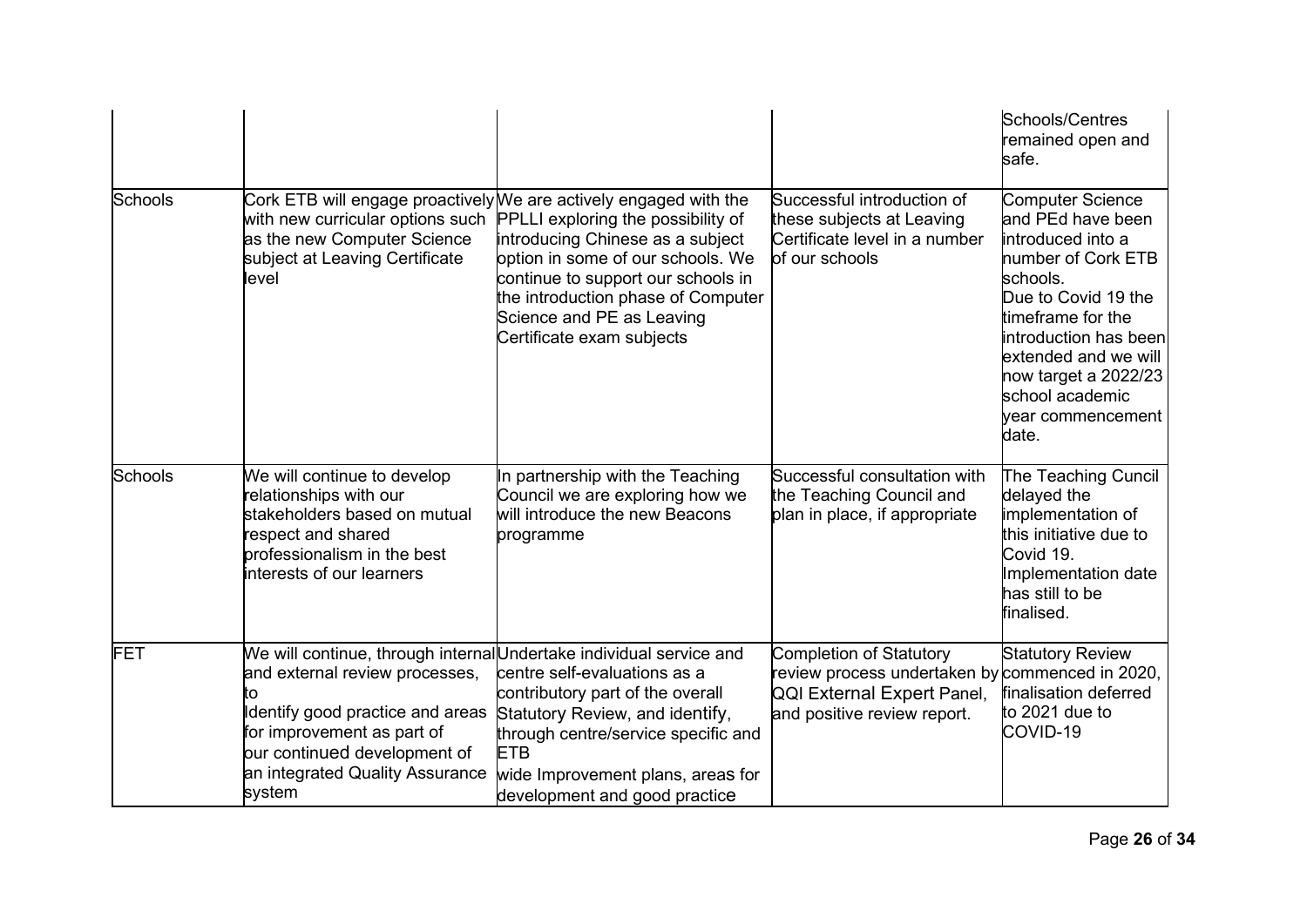| FET   | Continue to review the facilities,<br>premises and services available<br>invest in upgrades improvement<br>works                                                                      | Identify additional areas for<br>improvement/development.<br>for FET programme delivery and Conduct Health and safety reviews<br>of all FET centres        | • Completion of Westside<br>Centre<br>• Upgrade on Mallow FET<br>centre commenced<br>• Upgrading of<br>Macroom Youthreach<br>• St John's Veterinary<br>Nursing and Photography<br>facilities upgrade<br>commenced | Continued<br>investment in building<br>upgrades through<br>2020 using FET<br>facilities and<br>buildings upgrades.<br>Capital development<br>of FET Fcailities in<br>Mallow paused<br>pending<br><b>SOLAS/DFHERIS</b><br>review of FET capital<br>programme. |
|-------|---------------------------------------------------------------------------------------------------------------------------------------------------------------------------------------|------------------------------------------------------------------------------------------------------------------------------------------------------------|-------------------------------------------------------------------------------------------------------------------------------------------------------------------------------------------------------------------|--------------------------------------------------------------------------------------------------------------------------------------------------------------------------------------------------------------------------------------------------------------|
| YOUTH | We will continue to support the<br>provision, development and<br>assessment of youth work<br>services across Cork through the<br>provision<br>of appropriate, targeted, resourc<br>es | Supporting the implementation of<br>UBU, "Your Place, Your Space" in<br>conjunction with Youth Service<br>providers and agents acting on<br>behalf of CETB | Successful review of existing<br>projects, service plans agreed arrangements rolled<br>and implemented for all<br>targeted projects/areas, with<br>agreed priorities and focus                                    | <b>UBU</b> funding<br>out and services<br>transitioned to UBU<br>model in mid year<br>2020.<br>Adapted support<br>provision for young<br>people in summer<br>2020 (Cork Youth<br>Challenge) to<br>mitigate some<br>impacts of Covid 19                       |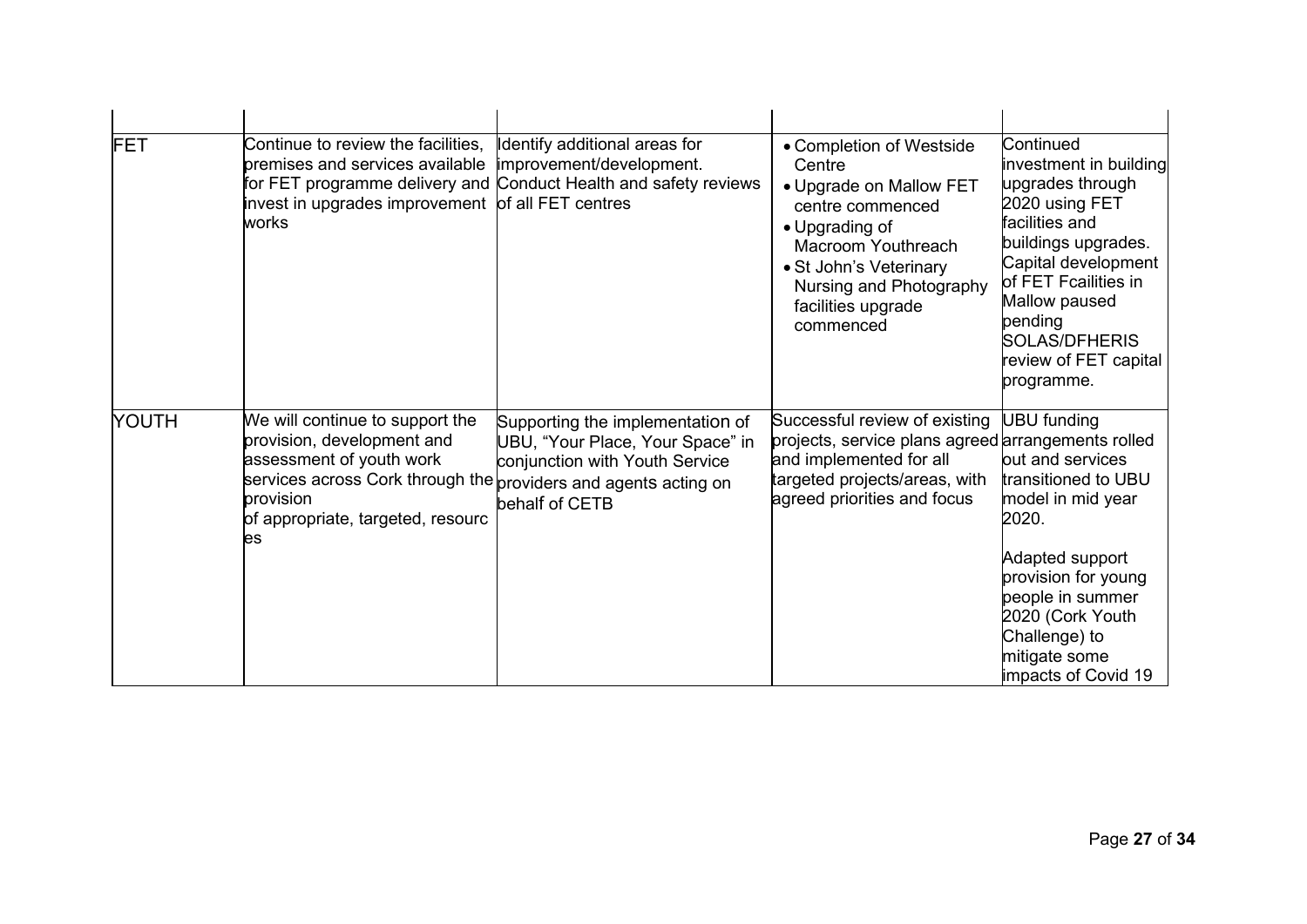# <span id="page-27-0"></span>**6. Overview of Education, Training and Corporate Services**

## *SCHOOLS*

### Primary Schools

Cork ETB is patron of 2 Community National Schools (CNS).

- Scoil Aonghusa Community National School, Mallow
- Scoil Chlíodhna Community National School, Carrigtwohill

Cork ETB provides educational, financial, human resource and building advice and support to each of these schools in addition to support for their overall governance and management.

## Post Primary Schools

Cork ETB is patron to 24 post primary colleges. Twelve of these colleges are designated Community colleges where there is an agreement with the local Roman Catholic Bishop on diocesan involvement in the governance of the college. Cork ETB provides a range of services to these schools including financial, human resource, building, ICT, governance support as well as educational planning support.

Cork ETB is also co-patron with a diocese or religious order of 12 Community and Comprehensive Schools in Cork.

In addition, Cork ETB provides a number of educational settings of a post primary nature to support the provision of post primary education to students who are not in the main steam provision. These settings are in the form of special care, high support and residential care units, Coláiste Ard Alainn, St. Stephens, Glanmire and Eist Linn, Blackrock, Cork

## *FURTHER EDUCATION & TRAINING*

## Colleges of Further Education (PLC)

CETB has 4 dedicated Colleges of Further Education which continue to deliver a range and profile of Post Leaving Certificate courses broadly similar to those delivered in the previous year. While colleges did, wherever possible, adapt and modify courses to meet local labour market and learner needs, the capacity within the ETB to provide for the development and introduction of completely new courses continues to be restricted, due to an inability to recruit additional specialist staff due to the schemes position of being in excess of its teacher allocation.

In line with requirements from SOLAS and the ETB's Strategic Panning Agreement, all PLC courses were formally categorised in terms of their focus on either labour market entry (employment) or progression to further or higher education.

The PLC sector continues to engage with the introduction of Apprenticeships and Traineeships and have successfully engaged in introducing same into the Colleges.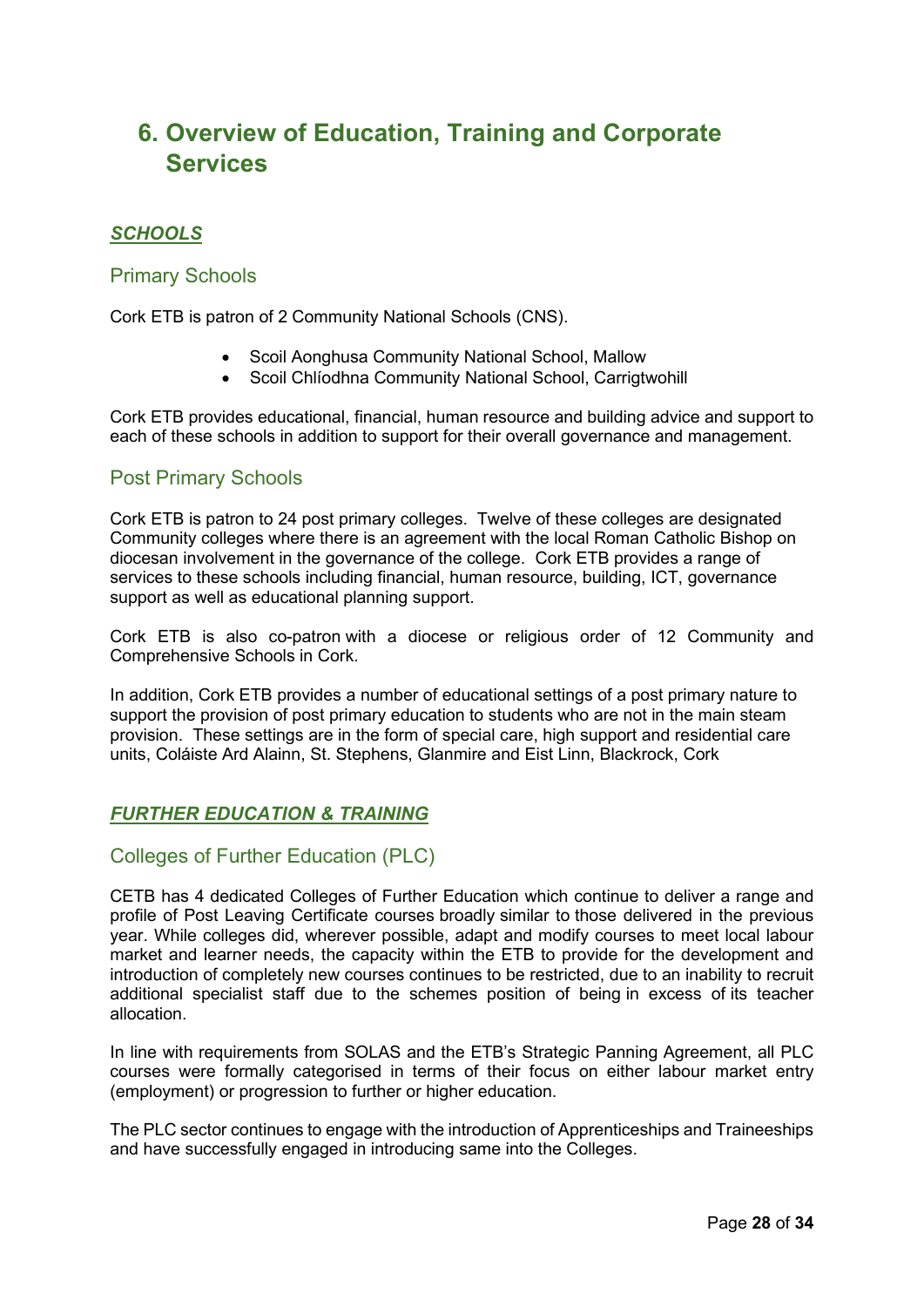## Cork Training Centre (Training Services)

Cork Training Centre, located on Rossa Avenue, Bishopstown, is the operational centre and hub for all training services provided by CETB under FET. While the centre is the delivery location for a range of apprenticeship including off the job training (Phase 2), the centre also accommodates a range of specialist training programmes and acts as the coordinating and administrative centre for training provision, with a range of CETB FET support offices, including Quality Assurance, Guidance and Youth Services being located there.

In line with national FET planning parameters and requirements, CETB's training services continue to seek to increase the volume of apprenticeship training capacity that can be delivered through the centre, through reconfiguration of existing training spaces and investment in additional capacity external to the centre. The Training Centre places particular focus and emphasis on the development and delivery of additional training for people in employment in line with SOLAS polices as they are developed.

The CETB Training function provides programmes to skill, re-skill or up-skill unemployed persons as well as other job seekers to find a job and/or progress to higher/ further education and training that will equip them to compete in the labour market. These programmes are delivered through full time day courses, evenings or on-line courses. The volume of activity is declining in targeted provision for the unemployed in line with the live register. The training activity volume is reflected in the annual training budget.

Training services focused on developing its capacity and approach to delivering on the commitments and priorities set out in the Skills to Advance strategy, which provides for the upskilling and retraining of people in employment. Under the three strands set out in the strategy, education and training provision is developed to meet the training and personal development requirements of employees and delivered in a manner designed to meet both the employers and the employees requirements. CETB's capacity to deliver under the Skills to Advance strategy continues to be developed.

### Youth Services

Cork ETB, through a number of funded Youth Service providers, delivers a range of youth services to young people across the region under a variety of Youth programmes funded by the Department of Children and Youth Affairs.  With an annual Youth funding allocation of in excess of €2.5 million, Cork ETB's Youth Service aims to provide youth engagement activities outside of the formal education setting to encourage and support young people to become active within their communities, as citizens, role models and peer leaders.

Cork ETB, through its Youth Services Unit engages with a number of Youth organisations to deliver Youth Services on its behalf, including:

- YMCA
- Foróige
- Youthwork Ireland Cork
- Cobh Youth Services
- Cork Simon
- Meitheal Mara
- Good Shepherd Services
- Churchfield Trust.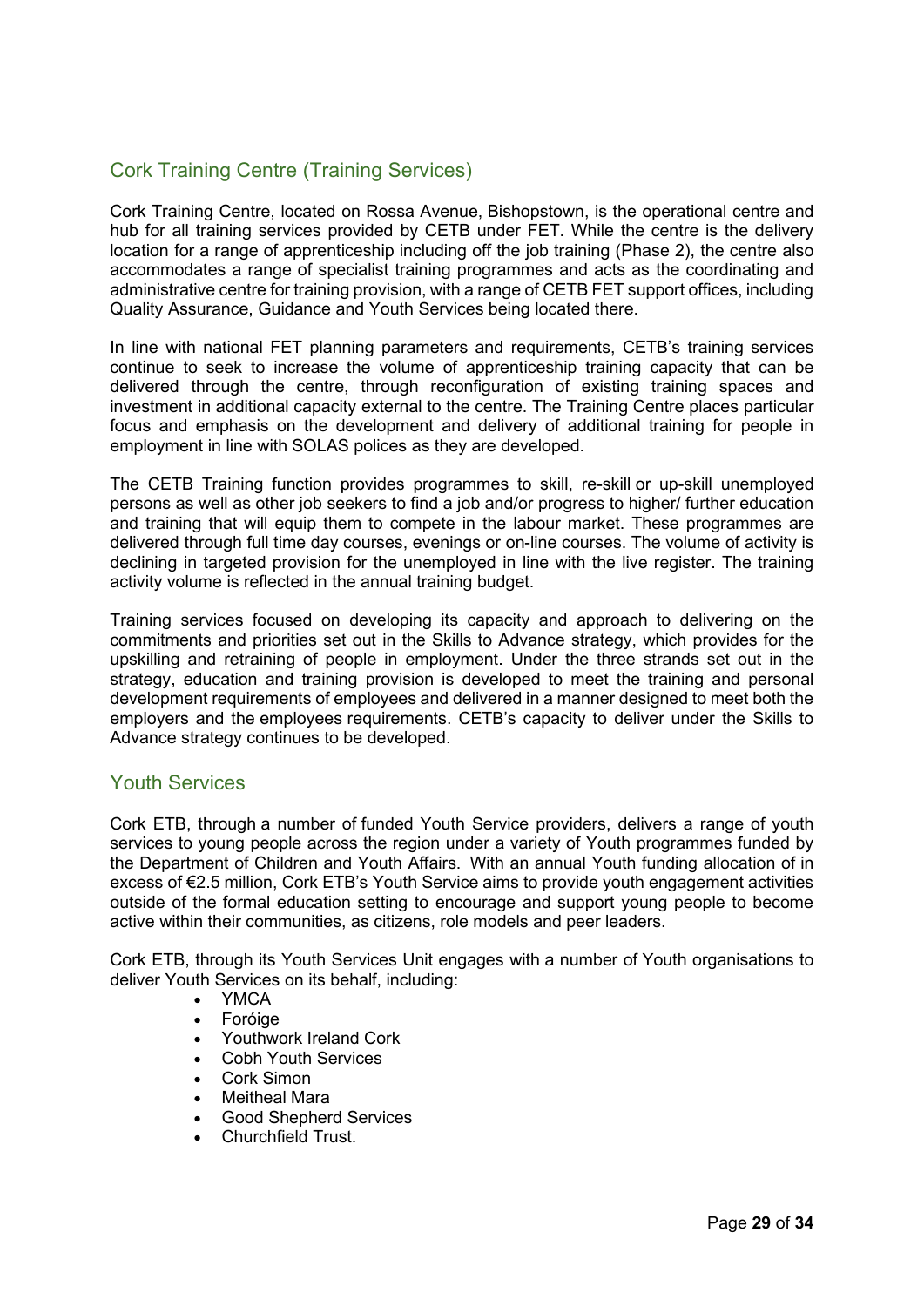Cork ETB has responsibility for administering funding to over 35 youth projects and services across Cork City and County.

The Youth Services Team are supported by Corporate Services for the monitoring of grants to various stakeholders. The "*UBU, Your Place, Your Space*", requires significant area profiling to identify the needs and requirements among the target cohort, and the development, with service providers, of appropriate, targeted approaches to meet these needs. This continues to be developed.

CETB's Youth Services are overseen by a committee of the Board which is responsible for strategic planning and monitoring.

#### Youthreach

Cork ETB has 12 Youthreach Centres established. In line with the CETB strategic plan, we aim to deliver quality education and training that reflects the realities of the modern world and increase the progression opportunities of learners into employment and/or further education.

Youthreach is an educational and training programme for young people age 15 - 20 years, whom need an alternative from the formal education setting. The Youthreach programme focuses equally on academic, vocational and soft skills development with opportunities for learners to acquire certification at Levels 3 and 4. The programme facilitates their access, transfer and progression to further education, training and employment.

### Adult Literacy

Cork Education and Training Board focuses on offering an integrated Adult Literacy Education Service, with accreditation from Levels 1-6, on the National Framework of Qualifications (NFQ). Within this remit CETBs Literacy Service delivers a wide variety of programmes aimed at improving reading, writing, numeracy and ICT skills for adults who wish to improve their competencies and enhance their functional participation in personal, social, community and economic life. Programmes offered are varied and flexible and range from one to one Volunteer support, to intensive group tuition and accredited / certified outcomes. Certification focuses on learning outcomes at NFQ levels 1-3.

The service works closely with the wider Adult Education Service to provide learner progression options specific to the needs of learners, employers and the geographical area. Liaising with colleagues during the planning process to ensure delivery of appropriate feeder programmes at Level 3 with clear progression routes to Level 4 and 5 programmes.

Through the Skills for Work programme, the literacy service engages with employers to deliver programmes aimed at raising the competency levels of employees with low levels of educational qualifications, enhance essential IT skills enabling employees to cope with frequent and ongoing changes in work practices.  ESOL tuition is provided up to NFQ Level 3 and priority is given to asylum seekers and low-income EU immigrant or migrant workers.  The Family Learning programme gives vital supports to parents whose own education has been limited, helping to break down barriers between learning in different contexts.

### Community Education

Community Education is delivered in partnership with community organisations to provide locally based learning opportunities. The aim is to build on the capacity of local communities to engage in developing responses to educational and structural disadvantage.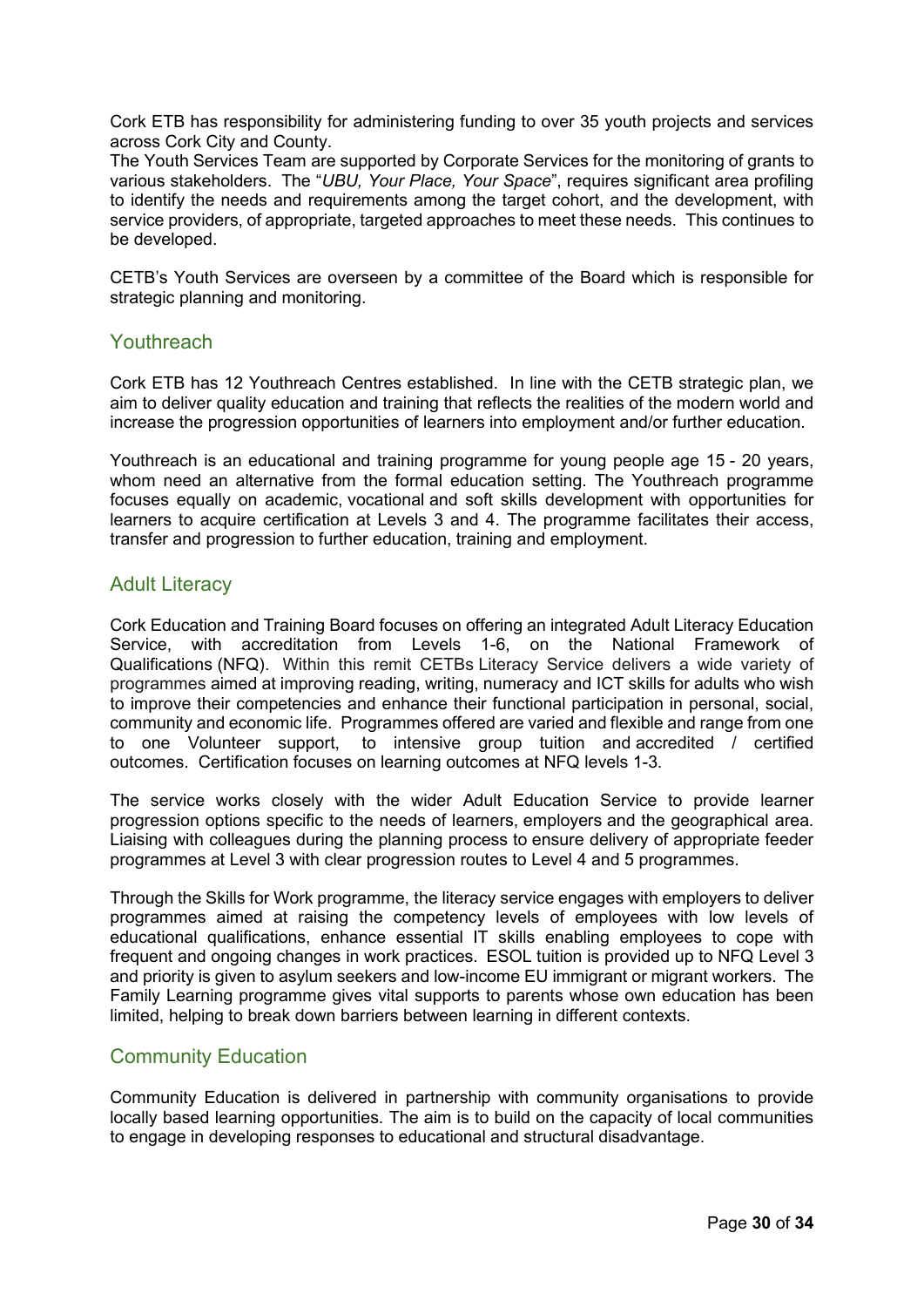Cork ETB's Adult and Community Education services are managed and co-ordinated on a subregional basis, with four planning and delivery areas aligned to the Local Community Development Committee (LCDC) areas, Cork North, Cork South, Cork West and Cork City. While the majority of the courses offered under these programmes are part-time, they are structured in a manner which facilitates access, transfer and progression onto full-time programmes, if the participants so desire. They offer a mixture of accredited/certified programmes, generally at Levels 2 to 4 of the NFQ, with some unaccredited capacity development programmes aimed at learners who have not completed formal education.

### Back to Education Initiative (BTEI)

The overall aim of the BTEI programme is to increase the participation of young people and adults with less than upper second level education in a range of part-time accredited learning opportunities leading to awards on the National Framework of Qualifications (NFQ) to facilitate their access, transfer and progression to other education or employment pathways.

Cork Education and Training Board focuses on offering an integrated Adult Education Service, with accreditation from Levels 1-6, on the National Framework of Qualifications. As part of this service, BTEI works closely with Adult Basic Education, VTOS and the Adult Education Service to provide learner progression options specific to the needs of the geographical area and the learners. BTEI liaise with PLCs, Training Provision and Youthreach Co-ordinators to ensure delivery of feeder programmes at Level 4 onto Level 5 PLC programmes.

BTEI focuses primarily on delivering QQI Level 4 courses with Levels 3 and 5 being delivered at a lesser level.  These courses provide a progression route from lower level courses and also progression onto PLC and Training Centre courses. 

### Cork Guidance Services

Cork ETB Guidance Service offers a free, impartial and confidential service which is available to current adult learners and unemployed adults with less than QQI Level 6 qualification(s). Our Guidance Personnel help learners to explore their interests and abilities and to identify the best course options.

### Outdoor Education Services

Fastnet Marine Outdoor Education Centre, Schull and Kinsale Outdoor Education Centre, Kinsale both provide a full range of programmes and courses.

### *ORGANISATIONAL SUPPORT*

The services delivered by organisational support are focused on the delivery of non-learning services which are essential to assist educators and trainers to focus on the delivery of direct services to learners to ensure they have a high-quality learning experience and that Cork ETB remains innovative, reactive and to the forefront of education and training provision.

Cork ETB has since its establishment reviewed and implemented changes to how nonlearning services are structured and delivered by Head Office to all area of learning provision.

These services are currently broken into five departments, all of which have a broad remit and are essential to ensure the organisation is compliant with requirements in relation to corporate governance while being in a position to fulfil requirements under the extensive range of legislation that impact on the organisation.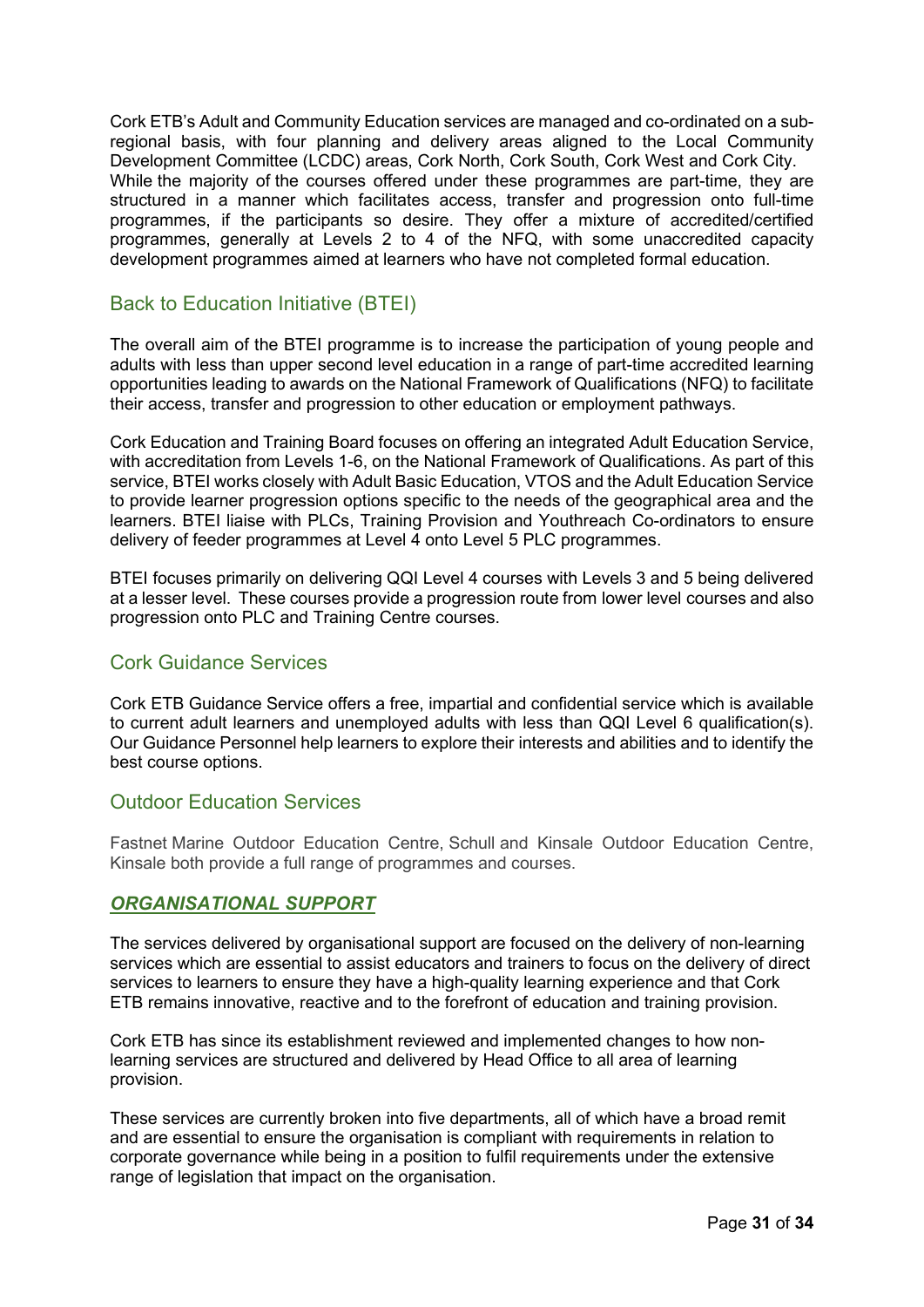While organisational design is a continuous process of evolvement, there are a number of sectoral projects being undertaken by the DES on a national basis. These projects and in particular shared services in both payroll and finances may impact how we are structured as an organisation, our ability to continue to deliver current services as well as our ability to expand services in response to internal and external pressures such as delivery of services to non-ETB schools.

Cork ETB continues to engage positively in national projects as it is recognised that for an organisation to grow and develop that change is an evolving process.

## Capital & Procurement

The Capital & Procurement Department provides a range of services to support Colleges and Centres in respect of building programmes and procurement requirements. The two areas are very distinct, and the range of services provided are;

**Buildings** 

- ETB Building Capital Projects for new schools, extensions, temporary accommodation etc
- Application for required planning permission and appeals
- School Summer Works Scheme
- Emergency Works Scheme
- ETB self-funded building matters
- Facilities Management organising of HO maintenance, CETB energy efficiency etc
- Assistance to non-ETB schools when requested by DES Building Unit Capital Projects

#### Procurement

- Development and monitoring of CETB procedures (HO and wider ETB) to ensure compliance with best practice and C&AG requirements
- Procurement of goods / services in accordance with policies and procedures
- Head Office Purchase orders / payments)
- Liaise with OGP, ETBI, procurement forums etc.
- Maintain contracts register and renewals

## Corporate Services

The primary function of Corporate Services is to ensure that governance structures are in place and that compliance with legislative and circular requirements is in place and is being built upon by the review of systems and work practices and the enhancement of the internal control environment. Some of the specific areas under the remit of the department are;

- Corporate Governance
- Data Protection
- FOI
- Health, Safety and Welfare at Work
- **Learner Payments**
- Property and Lease Management
- Marketing & Communications
- Management of Service Level Agreements
- Scéim na dTeangacha Gaeilge Oificiúla
- **Insurance**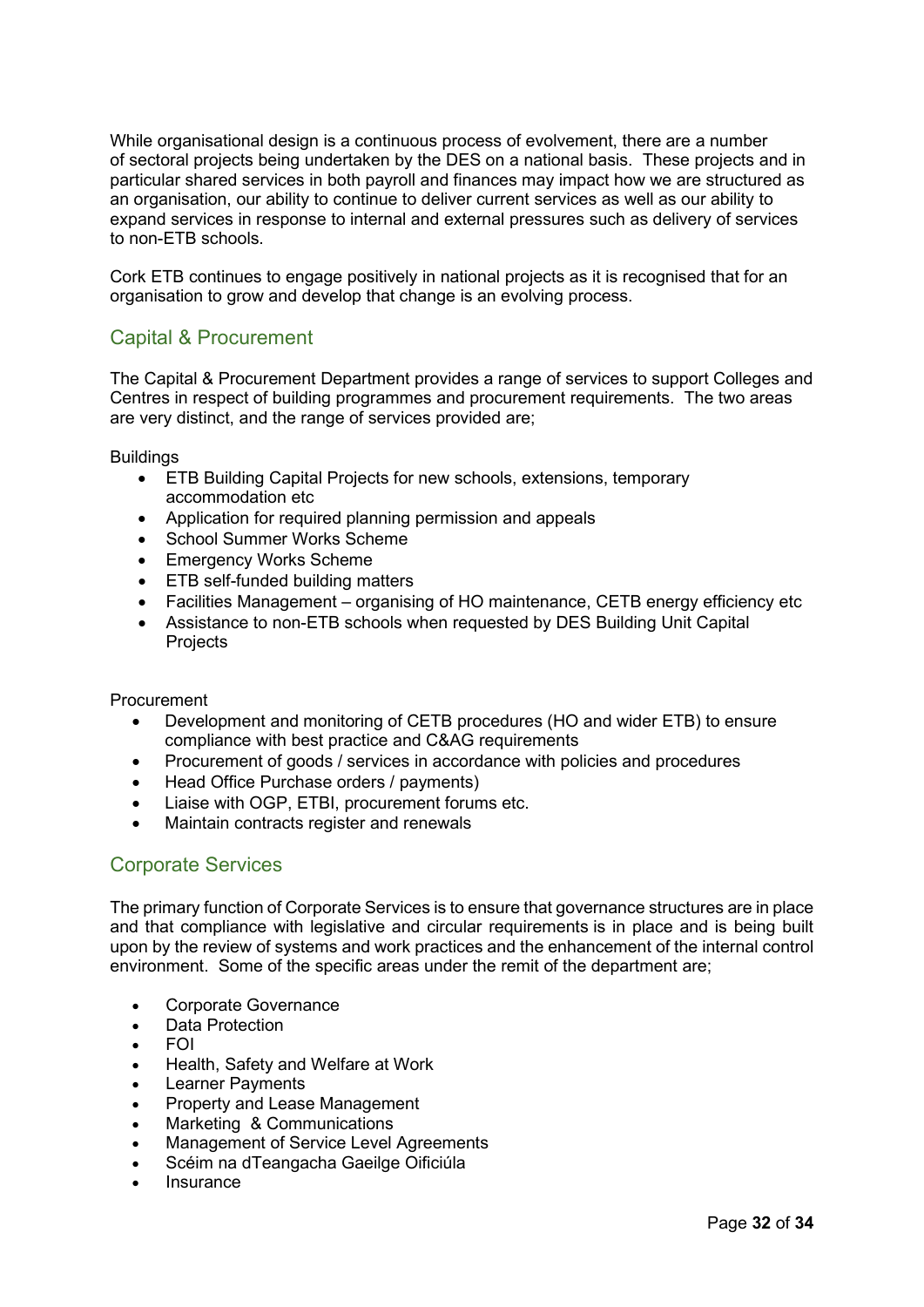- Legal
- Administration Support Services to Board and Executive

### Human Resources

The Human Resource Department provides a range of services that support Cork ETB Managers and staff. The services cover all aspects of employment from the "hiring to retiring" of a staff member to ensure that Cork ETB and its Managers are compliant with employment legislation and circular letters. Some of the services provided are;

- **Recruitment**
- Garda Vetting
- **Staff Allocation and Utilisation**
- Contract Management
- Payroll Administration
- **Leave Administration**
- Occupational health
- Implementation of national agreements and/or systems
- **Staff Relations**
- **Staff Training and Development**
- **Superannuation**

## Information Communications Technology

The role of ICT continues to evolve across all facets of Cork ETB's services. Its importance in underpinning administration and governance along with teaching and learning has grown significantly. As a Department the range of services and supports to Colleges/Centres are;

- Project Management of new systems including upgrades
- Infrastructure development and management of same
- Identification of appropriate software systems and upgrades for same
- Development and maintenance of communication systems
- **Technical Support**
- Management of Contractors
- Advisory service to procurement
- Backup/Disaster Recovery Plans
- **IT Data Protection and Security**
- Management and expenditure of Capital and Digital ICT Grants
- Software license management
- Device Management including Mobile Devices

### **Finance**

Cork ETB's Finance Department provides manages Cork ETB accounts while providing financial oversight and advise to ensure compliance with legislation and circular letters. Some of the services provided are;

- Payments and Payment Cards associated procedures, approvals, controls and compliance (including, contracted training, creditors, grants and travel & subsistence
- Payroll for staff/apprentices/learners
- **Banking**
- **Receipting**